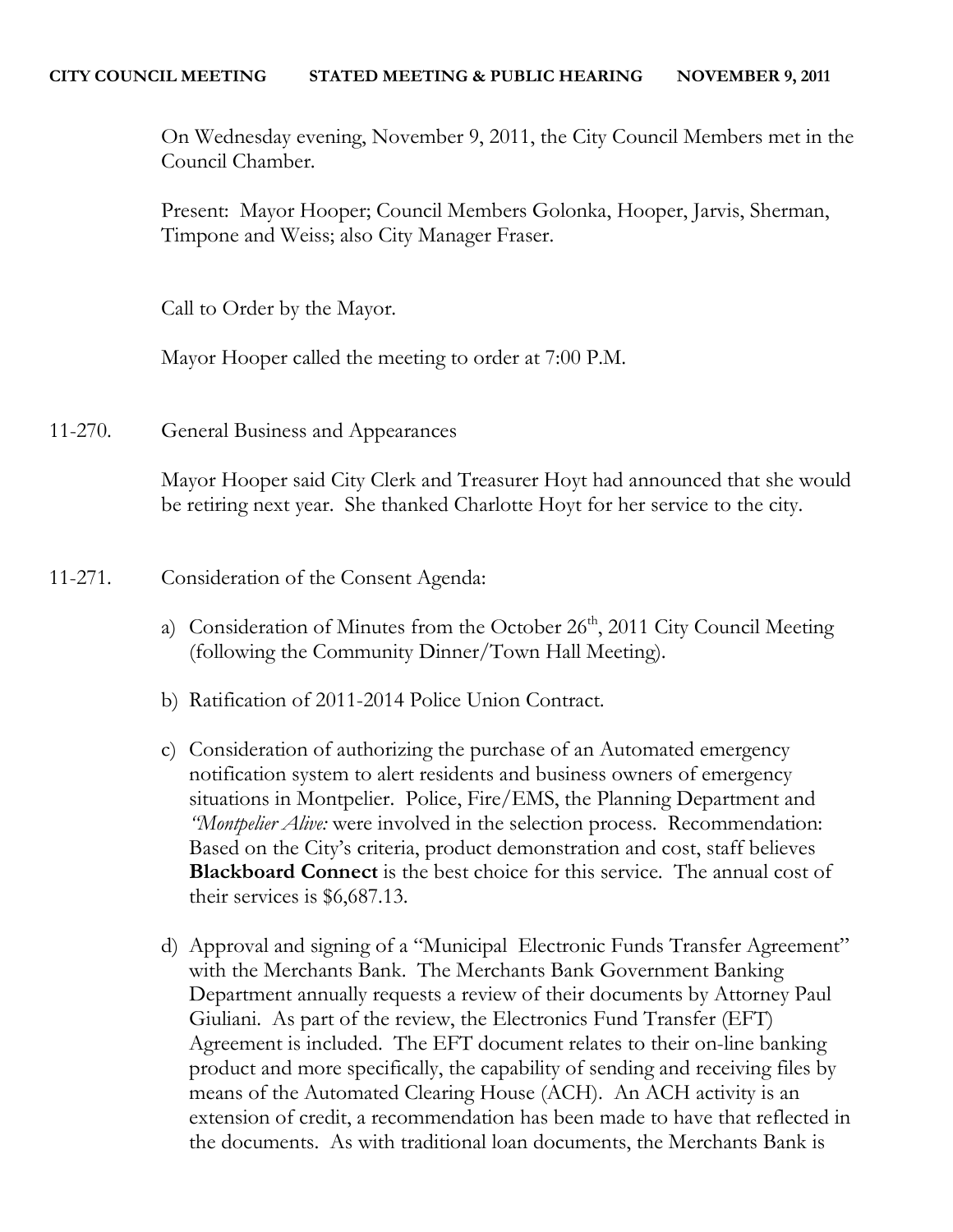now requesting that the majority of the Council and the Treasurer of the municipality sign the agreement.

- e) Approval of a "Sales Order" from ACS to re-index the City's Land Records starting on December 31, 1992, and working back in time to bring thee records onto the 20/20 system and making the index and images available on the computer. The City Clerk-Treasurer would like to use \$40,000 from the Records Restoration Fund to bring those land record documents online. Recommendation: Approval of the expenditure of this project and authorization for the City Manager to sign the Sales Order Agreement.
- f) Consideration of becoming the Liquor Control Commission for the purpose of acting on the following:
	- 1) Application for a Special Event Permit from Mark Simakaski, d/b/a Aresano, LLC of Groton, for the "Touch of Vermont Holiday Gift *Market*" scheduled to be held on Saturday, December 10, 2011 from 7:00 A.M. to 5:00 P.M. in the City Hall Auditorium. Their beverages will be served within a 10-foot space in the vending area of the market.
- g) Payroll and Bills.

General Fund Warrant dated October 19, 2011, in the amount of \$18,437.00 and \$644,153.66. Payroll Warrant dated October 27, 2011, in the amount of \$25,700.34 and \$124,881.56. Payroll Warrant dated November 10, 2011, in the amount of \$4,649.02, \$32,445.16, \$25,409.32 and \$122,272.79.

Council Member Weiss said he would like to remove b) and f) 1)from the consent agenda.

Motion was made by Council Member Jarvis, seconded by Council Member Sherman to approve the remainder of the consent agenda. The vote was 6-0, motion carried unanimously.

11-271(a) Approval and signing of a "Municipal Electronic Funds Transfer Agreement" with the Merchants Bank. The Merchants Bank Government Banking Department annually requests a review of their documents by Attorney Paul Giuliani. As part of the review, the Electronics Fund Transfer (EFT) Agreement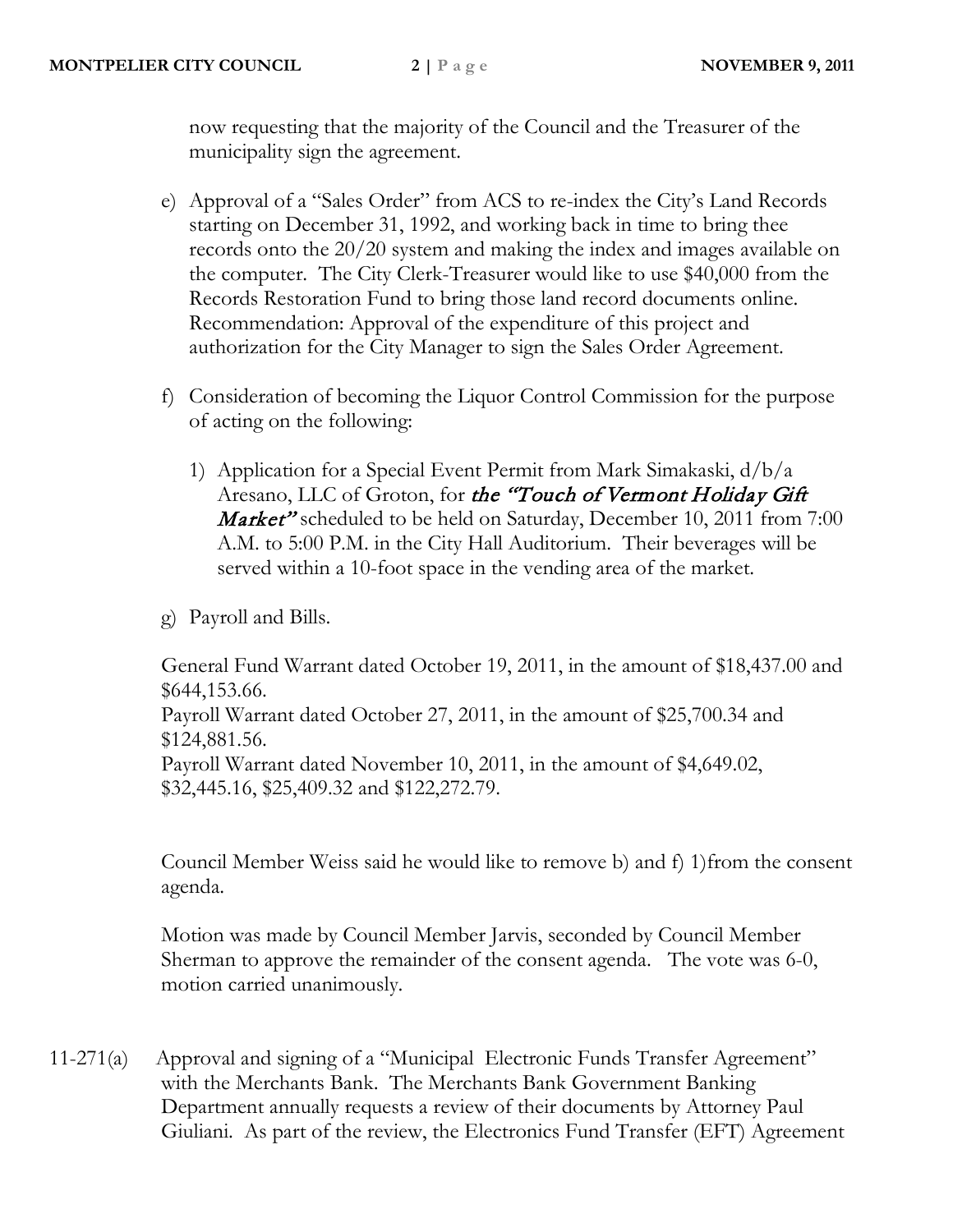is included. The EFT document relates to their on-line banking product and more specifically, the capability of sending and receiving files by means of the Automated Clearing House (ACH). An ACH activity is an extension of credit, a recommendation has been made to have that reflected in the documents. As with traditional loan documents, the Merchants Bank is now requesting that the majority of the Council and the Treasurer of the municipality sign the agreement.

Council Member Weiss inquired if Attorney Giuliani was representing the City or the Merchants Bank. City Manager Fraser replied he is representing the City.

11-271(b) Consideration of becoming the Liquor Control Commission for the purpose of acting on the following:

> Application for a Special Event Permit from Mark Simakaski, d/b/a Aresano, LLC of Groton, for the "Touch of Vermont Holiday Gift Market" scheduled to be held on Saturday, December 10, 2011 from 7:00 A.M. to 5:00 P.M. in the City Hall Auditorium. Their beverages will be served within a 10 foot space in the vending area of the market.

Council Member Weiss said he thinks what the application is for people to taste wine. Why are we letting them in there at 7:00 A.M, because there are state laws which prevent them from sale and giveaway of liquors. He wonders if the 7:00 A.M. should be changed to a later time. Council changed the hours to 8:00 A.M.

Motion was made by Council Member Weiss, seconded by Council Member Hooper to approve the items regarding the Municipal Electronic Funds Transfer Agreement and the application for a Special Events Permits, acting as the Montpelier Liquor Control Commission. The vote was 6-0, motion carried unanimously.

11-272. "SETTING OF TIMES" by City Council for the evening …

Council Members apportioned amount of times for each item on the agenda.

- 11-273. Update from The Basement Teen Center.
	- a) Teen Center staff member Casey Willard contacted the City Manager's Office in October, asking if they could provide an update to the Council at one of their upcoming meetings.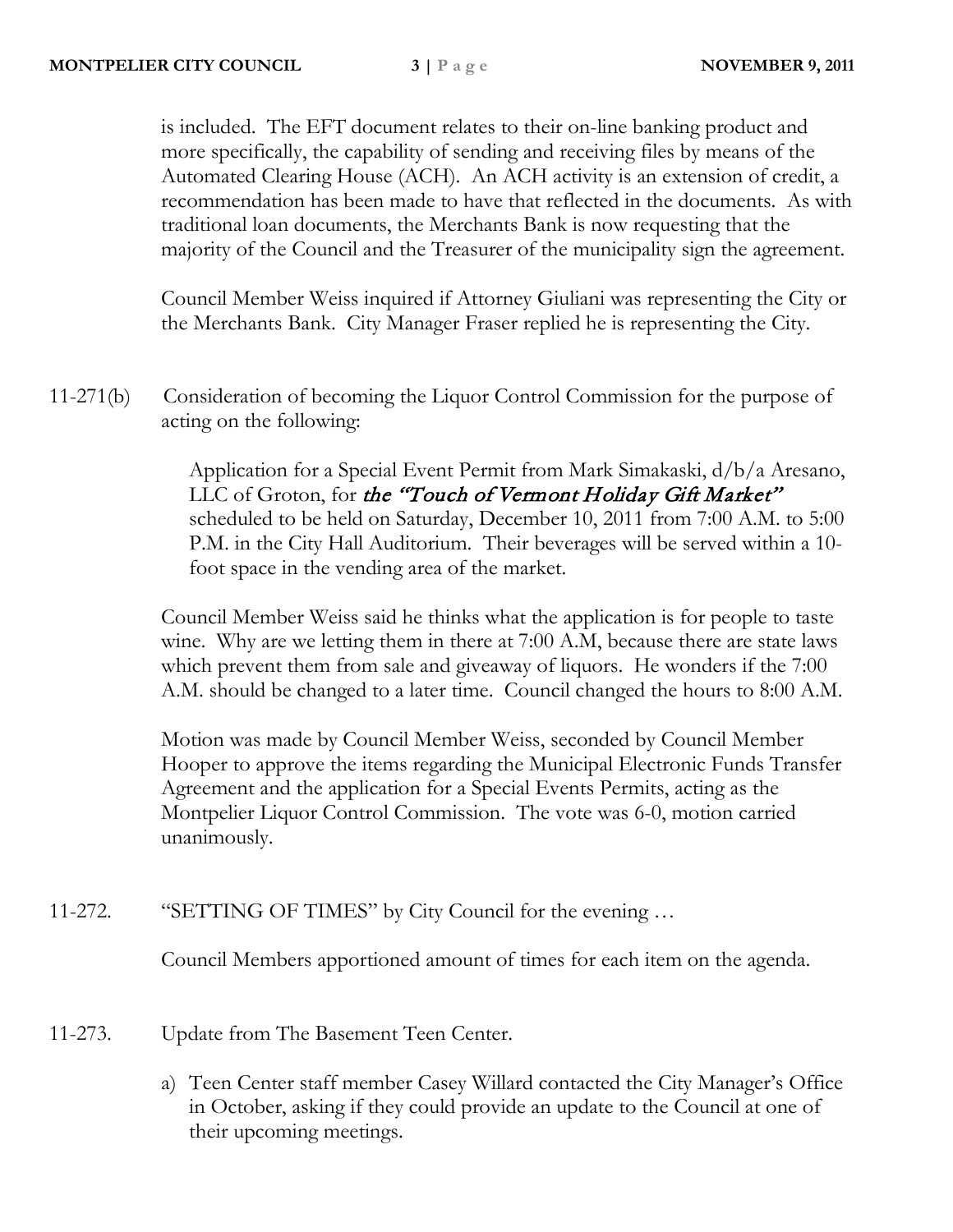- b) As part of their presentation, Casey said they will be showing a short documentary; this is something that the teens have put together which focuses on teens having an active part in the community.
- c) Recommendation: Receive the update and presentation of the documentary; opportunity for discussion.

Nick Connor, Program Coordinator of the Basement Teen Center, and AmeriCorps members introduced themselves to the Council. Mr. Connor explained the Teen Center is a drop-in center in City Hall and opened every day from 3:00 to 6:00 P.M. and 3:00 to 10:00 P.M. on Fridays and serve youth 13 to 18. Last year they had close to 3,000 visits from teens in Washington County, primarily from Montpelier. On any day they would see 5 to 33 kids and there were 36 volunteers last year. They served 375 meals last year on Friday nights. About 75 percent of all visits result in youth making a snack or a meal for themselves. They saw 258 teens last year and found out that the enrollment at Montpelier High School is about 327 now. Eighty-five percent of the youth they serve come from Montpelier.

Council viewed a visual presentation and heard about the Teen Center from some of its members.

The Teen Center is also the base for the Washington County Youth Service Bureau's street outreach program for Montpelier. The outreach program is for the runaways and homeless youth program which include Country Roads, the shelter program, as well as a transitional living program. That serves youth from 11 to 22 who are homeless or at risk of running away. The Teen Center is also a Boys and Girls Club so they have programming for that as well.

- 11-274. Housing Barriers Committee Report.
	- a) Four Council "Summer Study Committees" were formed in the spring; the Housing Barriers Committee was one of the four. Their charge was to **identify barriers to new housing in the city; select a date to convene a 'housing summit' to identify barriers and develop options for what the City can do to foster new housing.**
	- b) Recommendation: Receive Report.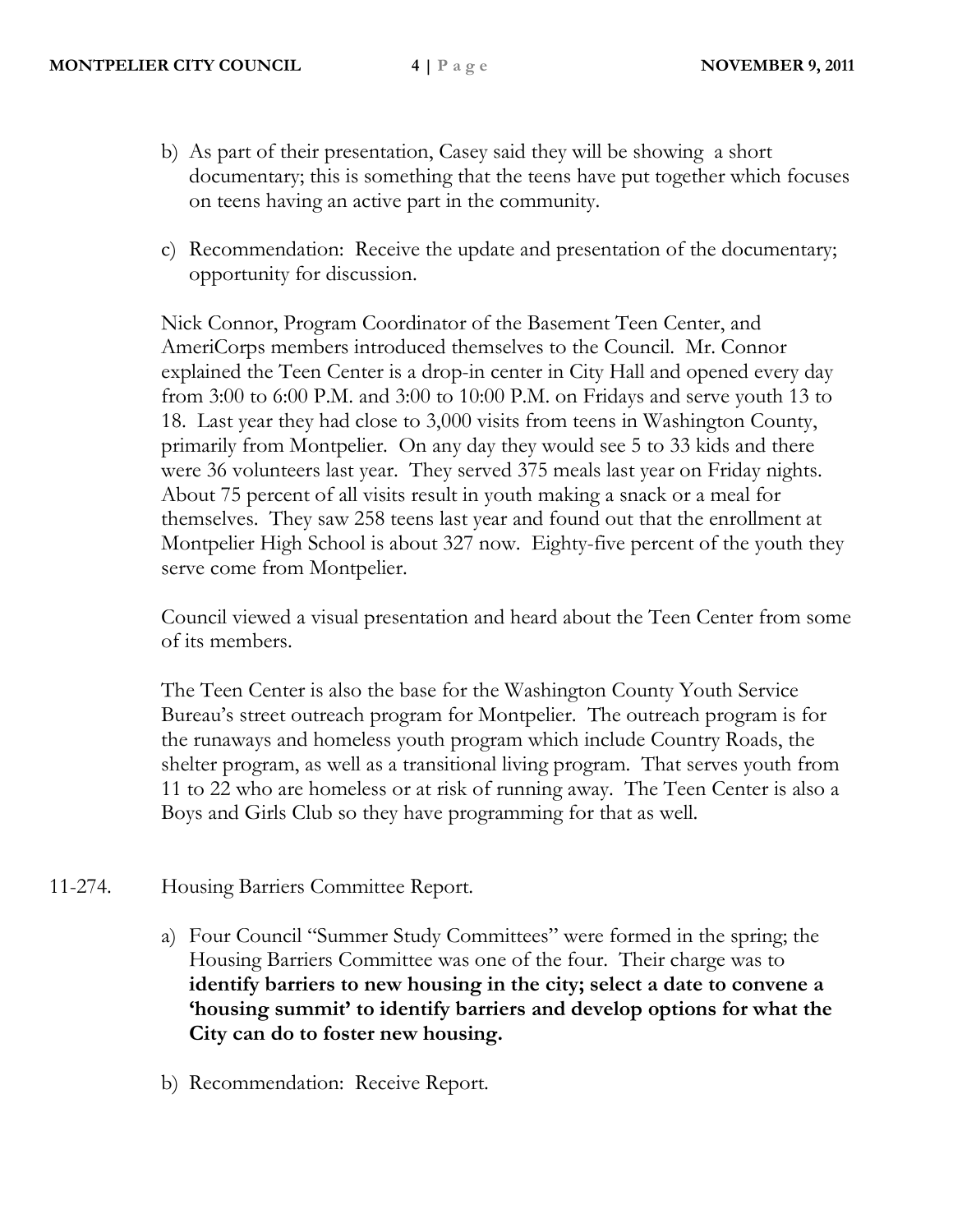The Housing Barriers Committee which included Council Members Sherman and Timpone presented a report to the Council. Two law students from Vermont Law School, Nolan and Breanna, participated and did a large amount of research.

The charge was to identify barriers to new housing in the city. One of the biggest things that popped up was that we have a marketing problem. It relates to public relations and how the city is perceived as being unfriendly to development. They recommended having a marketing campaign. Infill housing and development came up over and over. One of the best things they are recommending is a housing design competition and Nolan or Breanna will speak to that.

Breanna said when she was doing research about how to increase housing development she stumbled across Portland, Oregon who had a living smart competition where they had a large number of 25 foot frontage lots they needed to develop. They designed a competition where different developers would design houses to fit on the lots and went through the whole approval process through the city.

Council Member Timpone said it came down to changing regulations. They are hearing from developers that the city is really hard to work with.

Jack McCullough said one of the biggest focuses of the committee was barriers to housing development. But they also talked about not just bringing new housing to the city but maintain the presence and quality of the housing we have. In the Master Plan there are some ideas that are already in place for preserving housing in the city. One of them is the consideration of adoption of the housing replacement ordinance so if housing units are converted from housing to another used the developer could do that but he would be required to replace that housing unit with another housing unit. They have seen over the last 30 years that there is a loss of housing units close to the downtown that could be easily accessible by pedestrians. The other recommendation addresses rental housing. The quality has not been maintained and people who have served on the Board of Civil Authority and Members of the Council have visited many rental units across the city and a lot have been allowed to become dilapidated. They also proposed to consider an apartment registration and inspection program. There is a health code that covers the entire state of Vermont. There are housing standards that should be upheld. These recommendations are included in the Master Plan.

Council Member Sherman reported it was interesting to hear from the realtors about why Montpelier is popular. The property taxes are high and you can get the same house somewhere else for less property taxes. Also, the realtors are quite aware that currently property taxes in Montpelier are less than one of our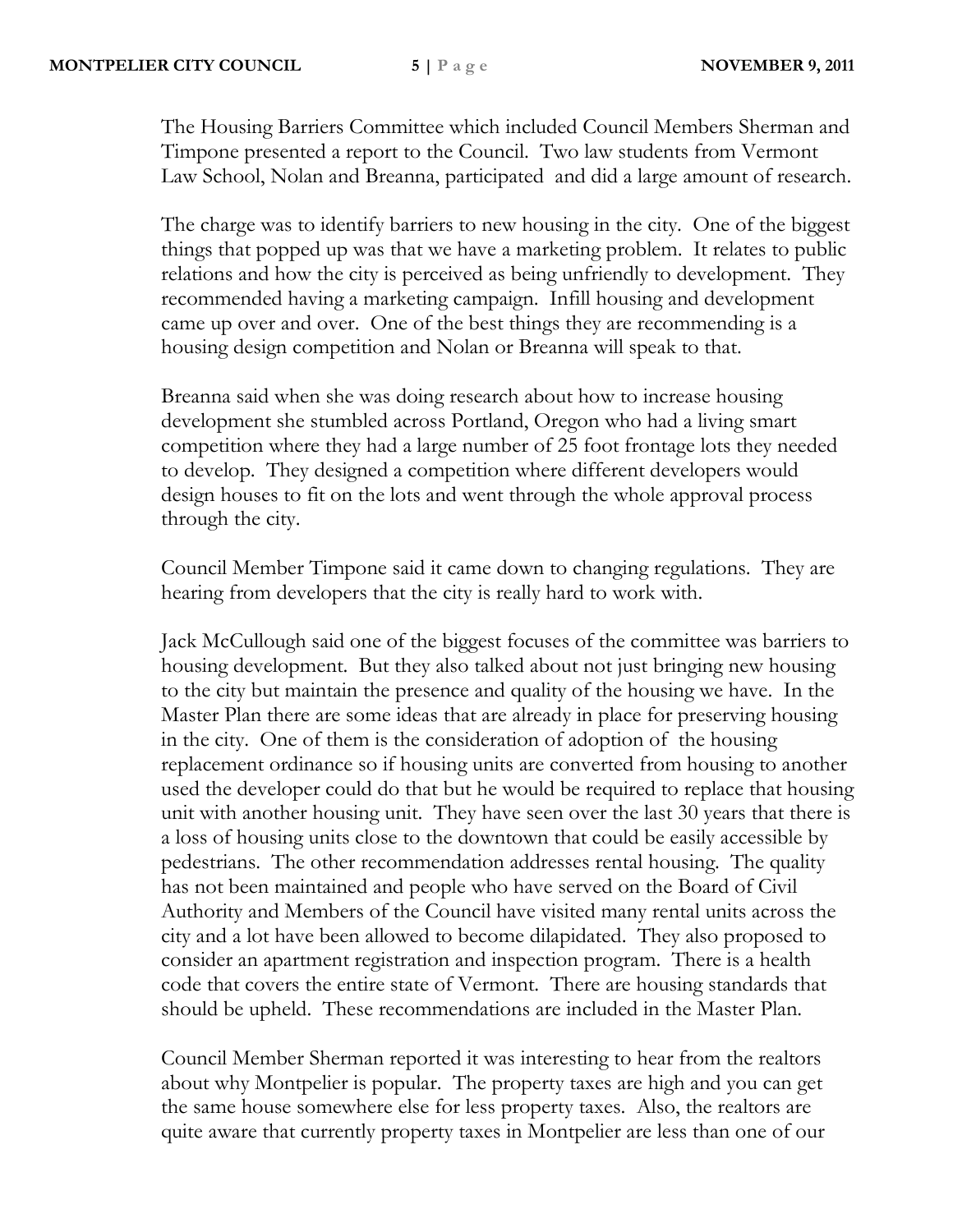neighboring cities. People are interested in Montpelier because it is unique and different. It doesn't have a suburban atmosphere like Burlington but quaint small high character neighborhoods and is walkable. The number one criteria they hear is schools closely followed by city services; police and fire were mentioned. The realtors also mentioned specific needs that people are looking for when they are looking for housing in Montpelier are smaller houses, compact and highly efficient. There is a group of older people who are looking for single floor housing and are having a hard time finding that except Westview Meadows and condos. There is a need for that kind of house as well as starter homes. There is a lot of interest in Montpelier and how to get the right package of information out so that available financing for people who need modest homes to afford those mortgages. Some of the resources are available but not well publicized. There is the possibility of having seminars for lenders, new buyers and realtors to go through what the resources are. It is hard to figure that out when you are on the verge of house shopping but planning and development could do that to open up some of those barriers so people could find what they are looking for. Montpelier is a very special place and more people would like to live here.

Council Member Timpone said the Council can give the Housing Task Force some direction. The Barriers Committee has been dissolved.

Polly Nichol said when they received the information from Breanna and Nolan, one thing which is encouraging is that Montpelier has some of the tools in place to implement some of these ideas. We have a Planning & Community Development Department; Housing Task Force; Housing Trust Fund and the infrastructure to expand on these.

Council Member Weiss said the city has a Housing Trust Fund. Has that been involved?

Council Member Timpone replied yes.

Council Member Sherman said in the conclusion section there is a bare spot that should have additional steps and study in this area.

Council Member Hooper said zoning is coming up now and some of this should be included in that process. We don't want to say this is a great place for people to live if there is nowhere for people to live when they get here. Is there a best first steps?

Council Member Timpone replied that is the Housing Task Force's charge.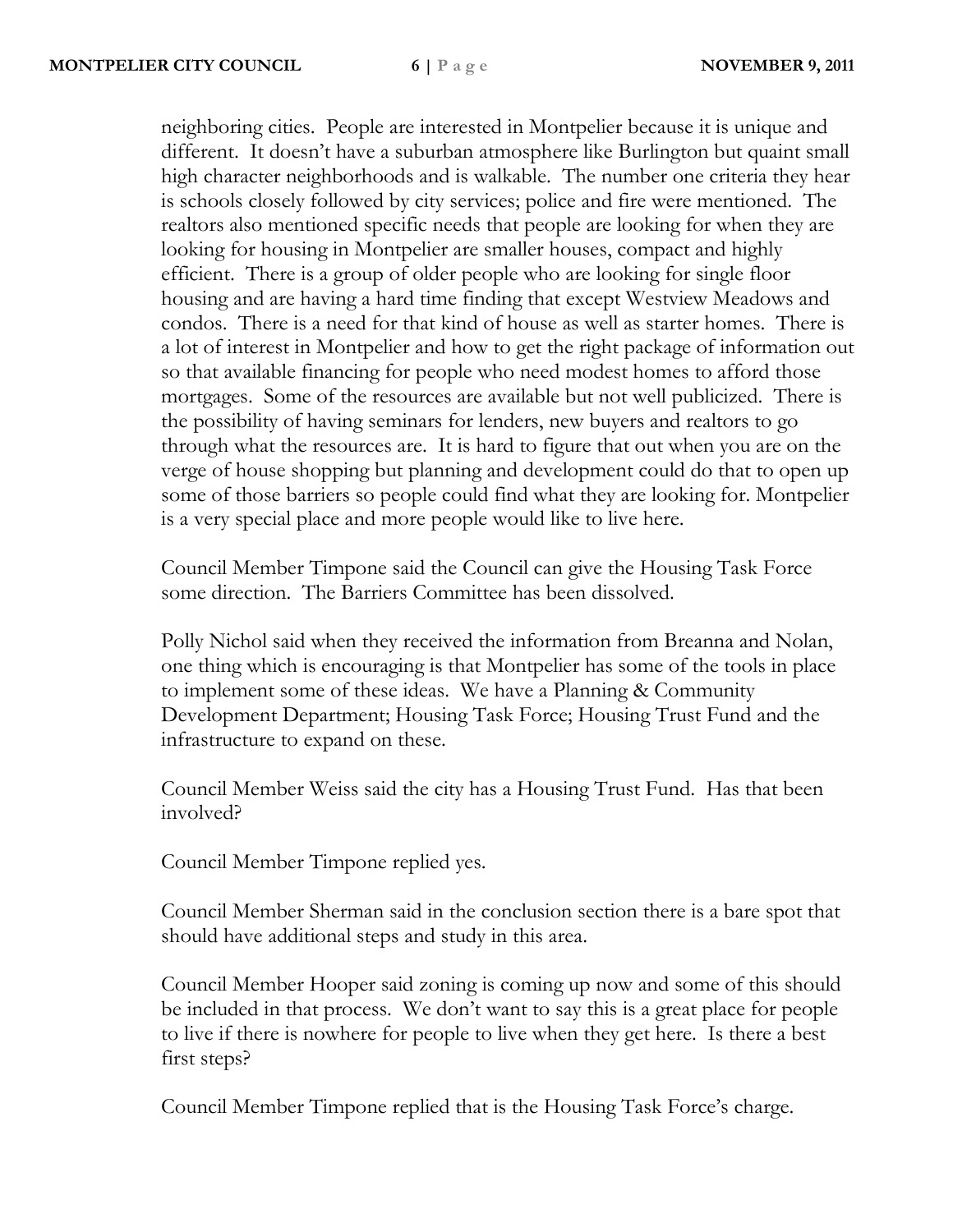Mr. McCullough said the basic message they received from the Zoning Administrator is that for a small development of a couple of units there is not a lot of documentation required to apply. Because he can issue the permit himself it can be turned around very quickly.

Mayor Hooper said the design competition might play well with the marketing so she would focus some time on that. She would guess they are at least a year away with the implementation of a new zoning ordinance.

- 11-275. Update from the City's representative to the Central Vermont Solid Waste Management District.
	- a) Mia Moore, the City's representative to the CVSWMD has asked for time on this evening's agenda to report to Council the activities of the CVSWMD during the past year.
	- b) Recommendation: Receive update; discussion; possible direction to Ms. Moore.

Mia Moore said she wanted to provide the Council an update on how the fiscal year 2011 ended. She joined the Board because the district has a goal of getting to zero waste and she thinks that a really important thing to focus on for the sustainability of our community. There are a lot of great things they did this past year to get there. She provided an update on the school composting program as well as the new Zero Waste Schools Program that evolved out of the school composting program, the business organics program, the special collections and hazardous waste, and a little bit about what they have done to give back to the community.

They started the School Composting Program in 2004 and since then they have diverted over 500 tons of food scraps from the landfill. Right now they have 100 percent of the public schools within the district participating in this which is about 10,000 kids, teachers and staff, and is noted to be nationally one of the largest municipal districts in the country to have schools voluntarily diverting waste. In the 2010-2011 school year the Montpelier schools diverted more than 20 tons of food scraps in just one year alone. One big highlight was that the Union Elementary School students and from students from Montpelier High School held a pizza and salad party to enjoy some of the lettuce grown in the compost that was created from their food scraps. Their school composting program because they are now at 100 percent capacity they don't need to be doing a lot of outreach recruiting schools so they have evolved this into a zero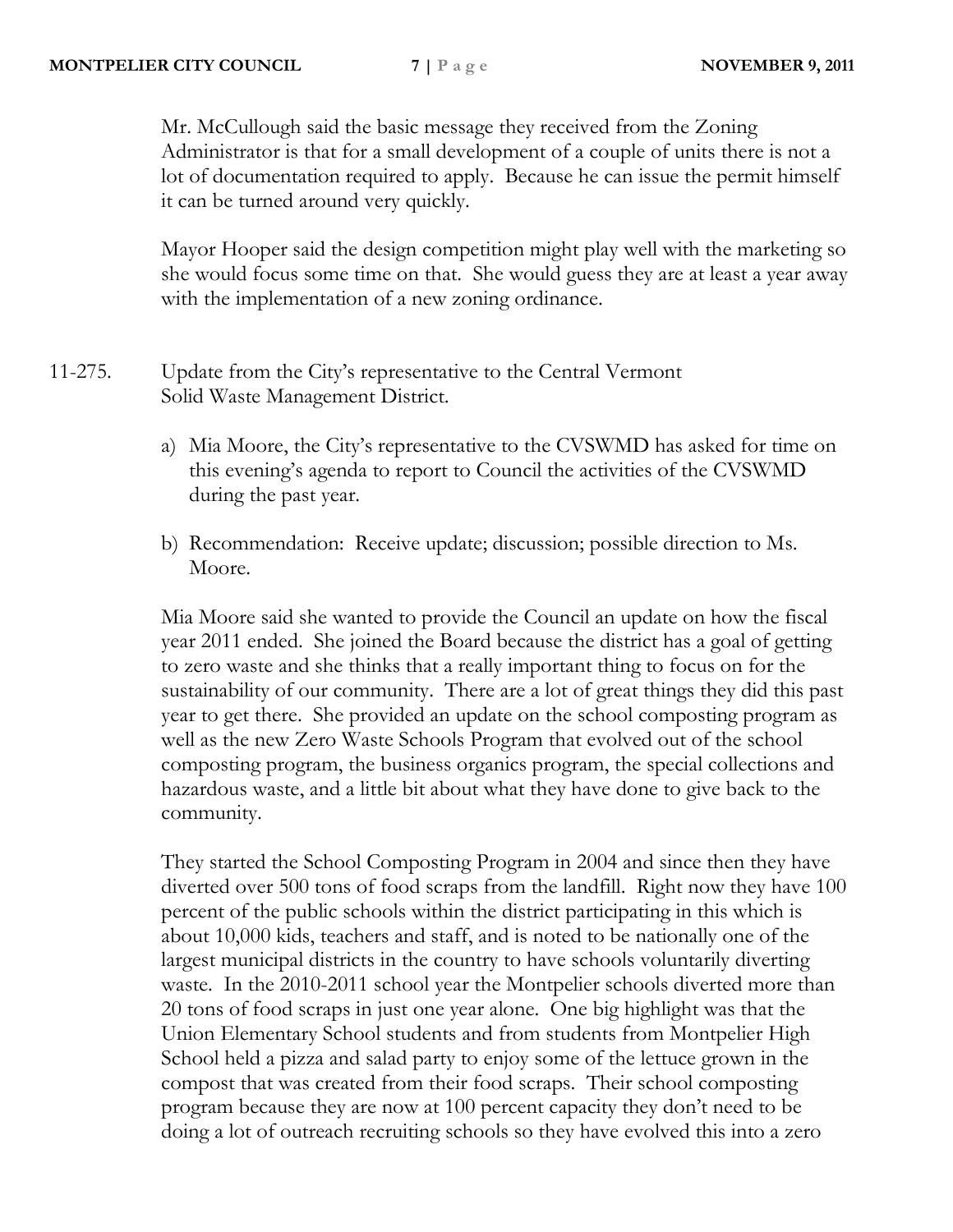waste schools program. Glen Lyons Baker is our school coordinator and she works with schools to figure out how to reduce their overall waste. She does waste stream audits. She went to Montpelier High School this spring and just dumped the trash bags out onto big tarps in the gym and taught students what the trash that could have been recycled was and what could have been composted. She is also helping the elementary schools that serve milk to kids with their lunch program to switch from cartons which aren't recyclable to jugs which are recyclable. She is also on a mission to ban straws. She has also taught a lot of zero waste lessons within the classroom at the teachers' requests. They have also started zero waste grants for the schools in their district where students and teachers with cook waste reduction ideas can apply for small grants to get started. At Union Elementary School this year  $5<sup>th</sup>$  grade students want to sell those lunchkins which are reusable snack or lunch bags to reduce the zip lock waste at their school.

The Business Organics Program is moving along. There are 63 businesses within Central Vermont that participate. In the last year they diverted over 2.5 million pounds of food scraps. Overall with composting they have diverted 10 million pounds of food scraps since 2004. Since food scraps are about a fifth of the waste stream of Vermonters that is a significant step towards achieving zero waste.

Regarding special collections and the hazardous waste collections there were about a dozen held this past season all over the district and the Montpelier hazardous waste was the biggest. There was a 70 percent increase in household participation from 2010 to 2011. With these collections they diverted about 100,000 pounds of either hazardous or unnecessary waste properly.

They have their Green Up Day grants so every town is eligible for \$500 to help fund any Green Up Day programs they have. This year they were able to find money in the budget to help residents and businesses within the district with clean up from the Memorial Day floods and Hurricane Irene. There were dozens of people who applied for and received a \$200 grant for themselves to help with the cost of removing their ruined possessions from their homes.

They updated their web site and it is much more user friendly. They just recently paid the municipal lease they had in order to buy their building and carry absolutely no debt. Their two most recent audits indicate they are in the black. Finally, they will be maintaining the per capita assessment at \$2 this year which means because they don't carry any debt any longer they can expand their programming to zero waste schools without actually raising the per capital assessment, which they are proud of.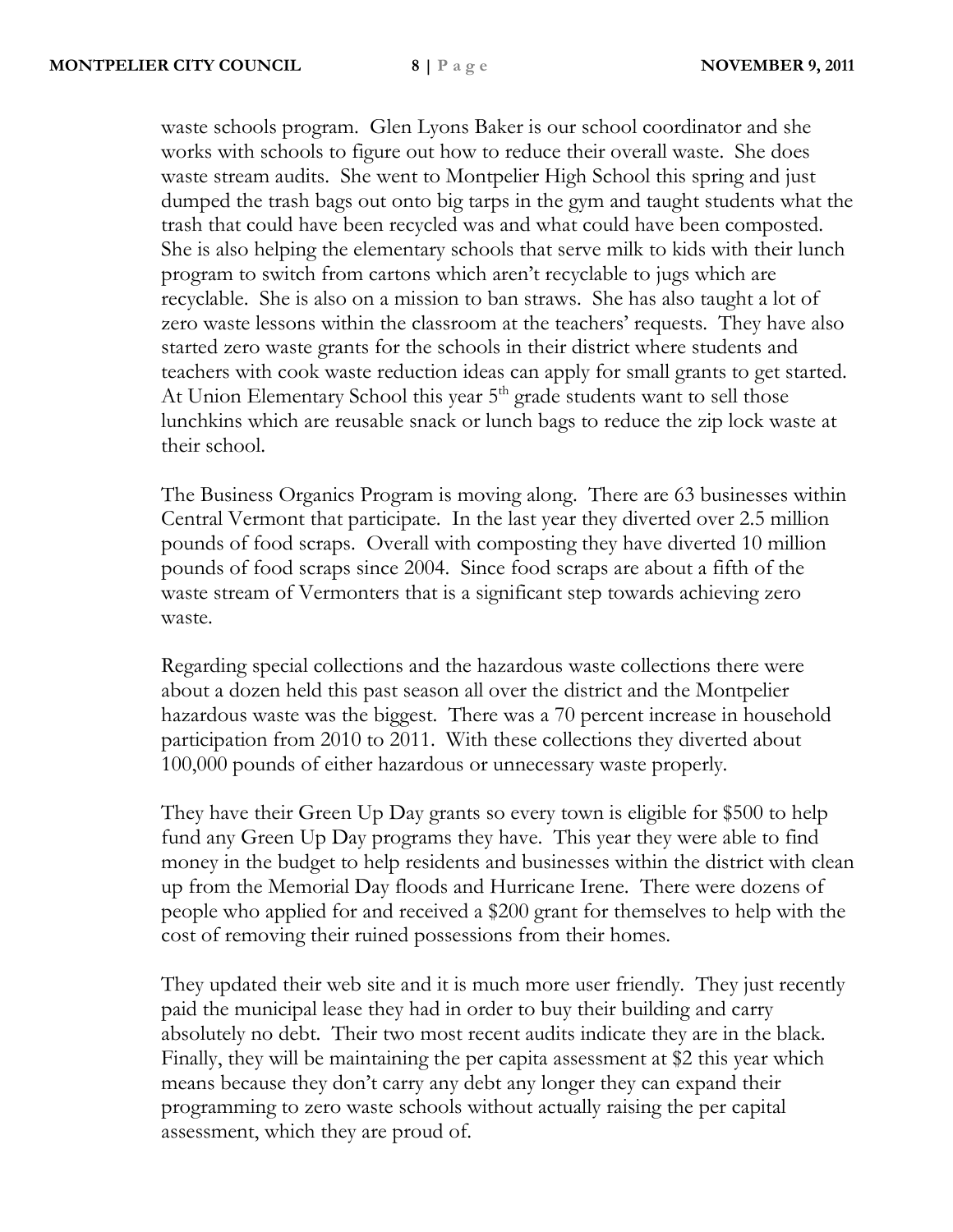- 11-276. Receive and discuss the Taser Committee's Final Report to the City Council.
	- a) This committee has met regularly since the Council appointed them in May; two public hearings were held and now the Council has received their final report.
	- b) Recommendation: Review and discuss the report with committee members; Council will make their decision on November  $16<sup>th</sup>$ .

Mayor Hooper said they would be receiving the report from the committee tonight. It is not the intention for the Council to take testimony from members of the public. There will be an opportunity next week when they will have a further discussion towards making a decision around this issue.

Jeff Dworkin, Chair introduced members of the committee present Zachary Hughes, Marilyn Mode and Polly Ellerbee. Nick Marro was not present this evening. Six months ago the committee was appointed and they have spent 14 to 20 Tuesday evenings and read dozens and dozens of reports and studies on tasers. They received dozens of witnesses from the legal community, the mental health community and law enforcement as well as others. Over these months they have gathered not only a grounding on the issues themselves that pertain to the question of tasers but also the sense of this community and also the profound divide that exists in this community about whether or not this weapon should be acquired. When he says sense of community he means a sense of what is unique here and which is so true of this town and why so many of us live here. It is an environment they have found that people on both sides of this divide regarding tasers share a strong concern to try to preserve.

They approached their task exactly as charged. First, they sought to make an assessment of whether there is a need for tasers here. Secondly, they sought whether they found to be a need or whether the Council decided to buy this weapon in spite of their recommendation that there was a need to lay out some recommendations as to any limitations or regulations that would govern the use of tasers here.

For the assessment of need they weighed the known risks of the weapon against its potential utility here. They looked at all of the major national reports for the most intelligent and comprehensive rubric they could apply in trying to draw together the important criteria. They used the formula that the International Association of Chiefs of Police recommend when they say: "The appropriateness of any such weapon depends largely on the needs and desires of each police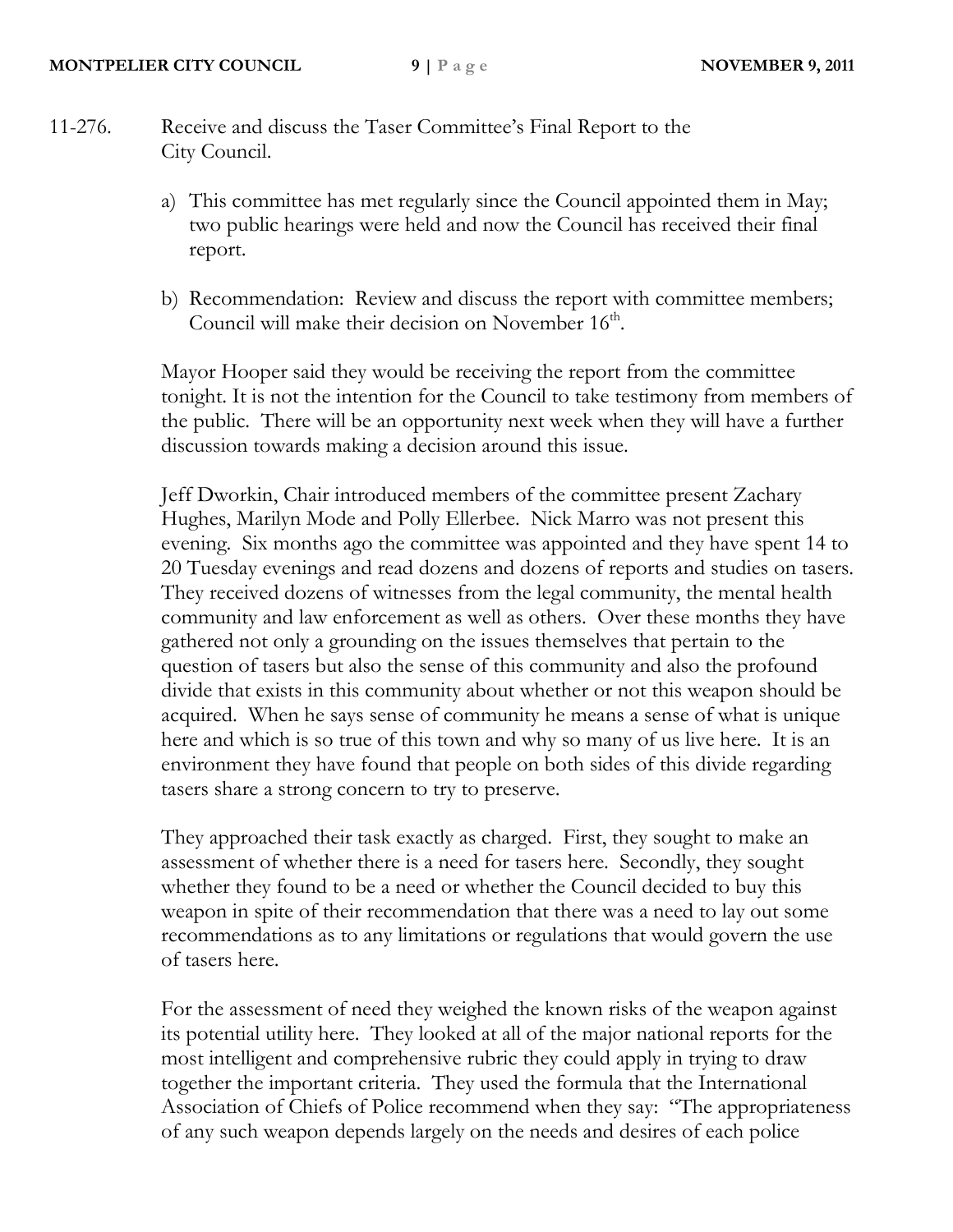department in the context of the community in which it operates and in accordance with the service demands and typical force scenarios faced by its police personnel." A critical element of that decision making process is an assessment of the limitations of each device or technique and the potential for its abuse or failure. The notion on bearing down on the limitations of the device and our typical force scenario became key to their approach.

Inherent in this rubric, just as in the Council's request that they assess need, is the implication that not all weapons are right for all communities. The decision has to be based on the needs of a particular community and the utility of a choice of weapon in that community. They scoured the national literature on tasers to understand the weapon but applied their own local actual circumstances. As to the dangers of the weapon they found that for years an alarm has been raised by some researchers and organizations about the numerous deaths and injuries that have been associated with tasers. After approximately two decades of fending off those concerns, starting in 2009 after the loss of a significant lawsuit, Taser International began at last to own up to some of the dangers of this weapon

We now know that this device is dangerous to certain vulnerable populations. It is dangerous in certain circumstances, and it is dangerous with regards to certain parts of the body. As to vulnerable populations against whom it should not be used except in the very most extreme circumstances includes the mentally ill, cognitively disabled, intoxicated, pregnant women, persons with cardiac conditions, spinal conditions, asthmatics, osteoporosis and many other health conditions, children, elderly, thin and frail to name some. Among the circumstances in which it should not be deployed included where a subject is running or in flight or operating a piece of machinery or around water or flammable liquids or gas. He was shocked at how many parts of the body are now recognized as being too dangerous to target with this weapon. They include the head, neck, chest, groin and the genitals. All of these limitations on the weapon is that it should not be used in the vast majority of actual cases that the police encounter in their street confrontations.

The real difficulty with this weapon is that an officer cannot know enough to know whether it is safe to deploy this weapon. He can't know in a split second in the street whether this member is a member of the vulnerable population, has a pre-existing health condition or most of what you need to know to make a safe deployment. Police organizations are prone to say the answer to that is training, and of course training is essential and critical. Training is not a panacea for what cannot be known. It never has been nor never will be.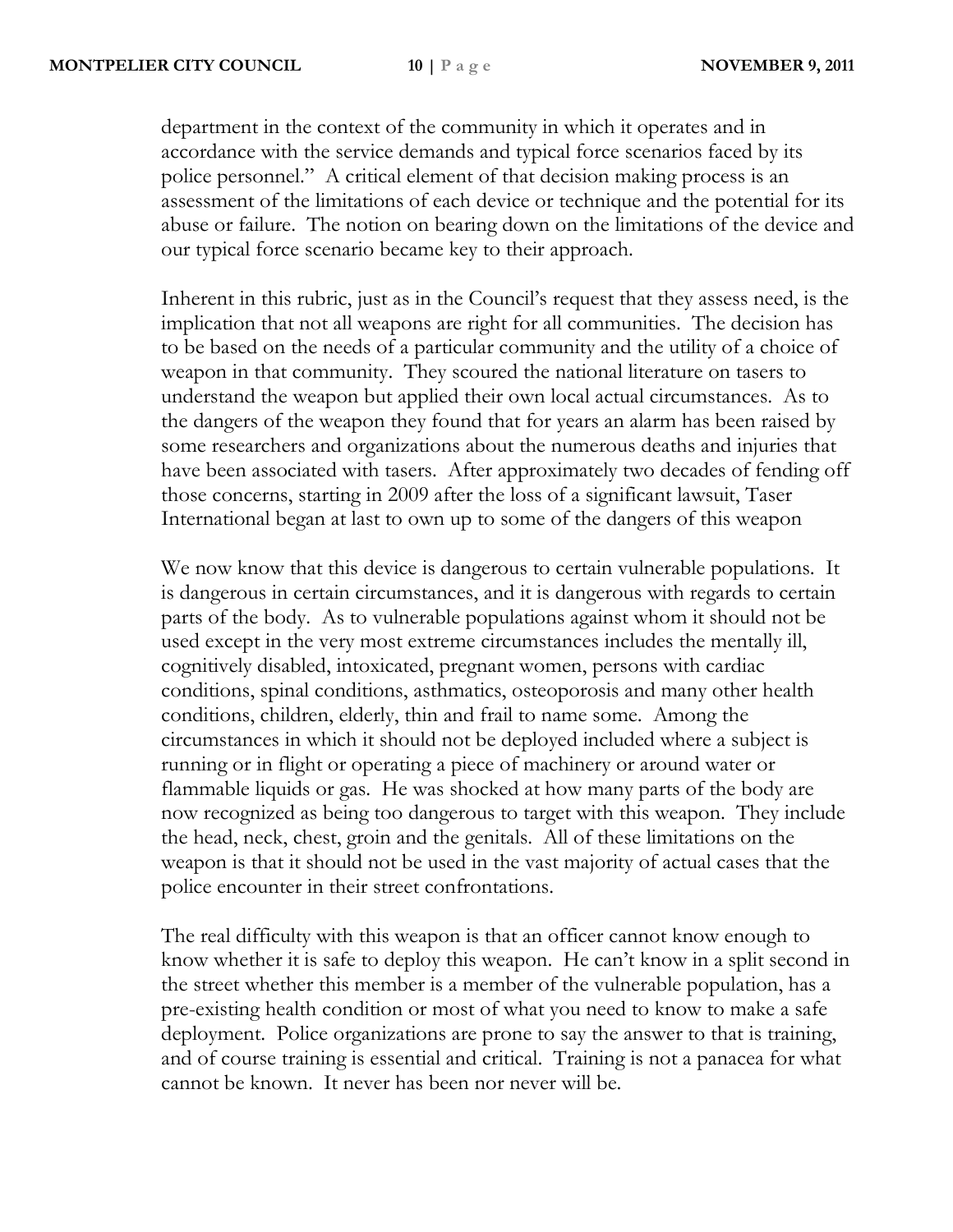Added to these limitations are the fact that this weapon by Taser International's own admission cannot be aimed accurately. This is not a precision aiming device. An officer standing 15 or 20 feet away from a subject he has to calculate that difference under perceptively quickly changing circumstances and he has to bear in mind that when those two probes leave the device on a vertical path from each other toward the subject the probes separate for 1 foot per 7 feet of travel, and they have to know about when that will hit the subject all the while making sure that he or she aims an imprecise weapon from a standpoint at the belly and the legs and only hitting those areas rather than any other parts of the body. It is simply expecting too much of any officer to know all of this and use it with an imprecise weapon like this.

They factored into the picture of risk the further findings and national studies that tasers actually don't do what is frequently presumed to be good about them. Tasers don't actually cause a reduction in the use of legal force. Statistical studies are not finding that the use of firearms goes down with the introduction of tasers. Tasers might facilitate a safer police force overall in the way they exercise force against individuals. The fact is tasers cause an earlier resort by the police to a higher level of force than they would otherwise use.

Lastly, the studies show there is a concerning use by the police of this weapon outside of accepted deployment standards. They find our actual typical force scenarios weigh against any finding for a need of tasers. There is relatively nonviolent crime in Montpelier. Almost all street encounters by the police are with members of the vulnerable populations against whom the device should not be used. Our police have successfully managed all difficult encounters with their current skills and weaponry with no more than scratches or abrasions to either party.

They also received records of assaults on officers for the last years and those records corroborated their findings regarding difficult force scenarios. All such assaults have been by members of vulnerable populations or in close in situations when there were sudden movements that could not be prevented by the use of a taser or anything else. None of the assault on officer cases produced any injuries on an officer more than a punch, an abrasion or a cut.

They investigated a third claim about tasers which is they will reduce workers' compensation claims. Workers' compensation records were provided by City Manager Fraser and they showed there is no bonafide likelihood that tasers would affect a relatively few and small workers' compensation claims.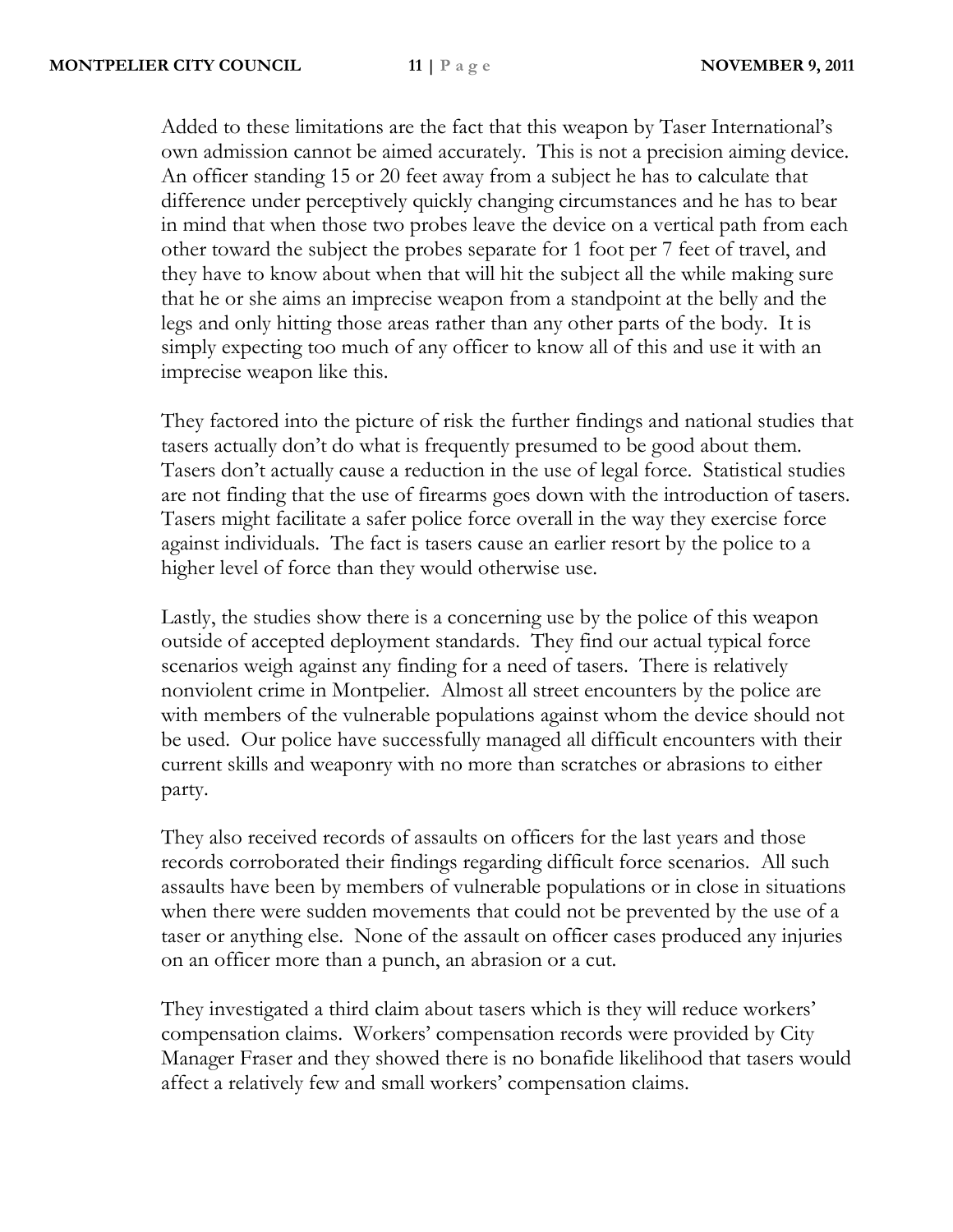They factored all of this with the findings that municipal liability is a growing risk for cities with tasers. In light of the fact that Tasers International has taken itself out of the picture as a co-defendant in excessive force, product liability or negligent warning cases. Cities are now virtually on their own as the primary targets for the use of tasers.

They have found that the true cost of this weapon has not been estimated. The committee agreed with Police Chief Facos on many items that with an improved approach with this weapon ought to be acquired of or methods ought to be adopted to make this a safer weapon to use such as body cameras on officers and crisis intervention training. But when true costs are actually calculated, which has not been done, the \$11,400 request for the simple purchase of the initial hardware is probably exceeded by multiples when you factor in all of the true costs that the device would bring with it.

They found there is too little need for the weapon here, too much risk, too unknown a cost, too limited or potential utility of the weapon, too great a potential liability for the city, and there is too great a potential for erroneous deployment of the weapon. They were therefore against the acquisition of this weapon at this time. They found the police had not done their homework to prepare for this request. This criticism is not a criticism of the police force at large or Police Chief Facos. It is simply a criticism what they feel is a lack of real thorough preparation for their request. This is a fine police force and Police Chief Facos is a fine leader of it.

This police force has shown itself to be very competent in handling what goes on here with the skills and weapons in hand. There are things that would increase its competence and performance if the money were found. They have recommended crisis intervention training which is widely recognized as the most competent training in mental health identification and de-escalation techniques. Our own Police Academy trainer in the brief 6-hour course that the police get in Vermont in mental health issues acknowledges that course only scratches the surface. In contrast this course is a week-long and goes into much greater depth. It is a training that is meant to be used by a region rather than a particular police force or individual. It is meant to be a cooperative effort, a multi-agency or inter agency effort, but it is still regarded as training that individual officers will greatly benefit from. They have also suggested a new staff position on the police force of a police social worker who would be trained to respond immediately to the scenes of crises and engage in de-escalation techniques.

Lastly, there are non-lethal weapons that this police arsenal does not have that would be beneficial. There is pepper foam which is used in addition to pepper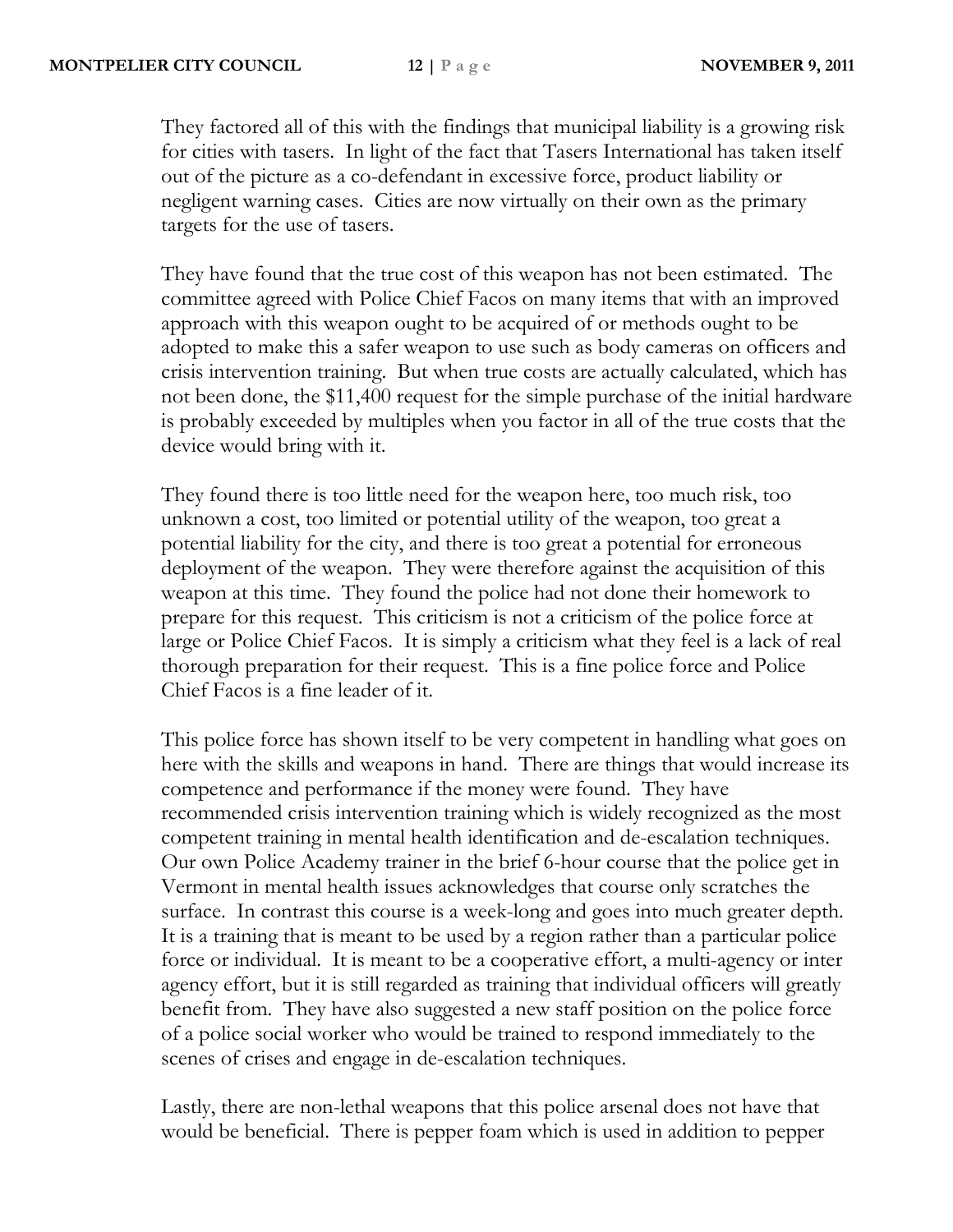spray and this goes a long distance in removing some of the dangers of using pepper spray indoors. There are also some very intensive light weapons that have just come on the market that immobilize suspects and foam batons.

If the Council votes for this weapon, you have seen 26 limitations and regulations they highly suggest. Among the most important are body cameras which would record the street incidents of any use of a taser from the very beginning of an encounter with a suspect. It would show to all of the justification for the use of the weapon and put any suspects on notice that their actions are being recorded. They are recommending that if this weapon is adopted that it be placed on the use of force continuum just below firearms to recognize that they are the next most lethal weapon after firearms. They are recommending that the deployment standard be one of lethal force. There must be a risk of imminent serious bodily harm in order to use the weapon. They recommend defibrillators in all cruisers since there are serious concerns for people with heart conditions and complications when tasers are used against them. They are recommending a truly prudent clear transparent binding and highly protective written policy that is tailored for this community. They are recommending a citizen review board with sufficient resources and powers to review all use of force incidents. They are recommending a medical evaluation for everyone against whom a taser is used because you can't approach a mentally ill or intoxicated person. They are recommending rigorous training and incident reviews and thorough supervision by the officers who are certified to use the weapon.

They thanked the Council for creating this committee and taking a long hard look at this issue. It shows the wisdom on the part of the Council that has made Montpelier a model for cities and towns that are watching this issue and considering it, and it is also a model for how issues should be approached in seriously divided community with deep research and study. He especially wants to thank Police Chief Facos for his attendance at many of their meetings and his invaluable contributions to the process. That they came to a conclusion different from his takes nothing away from their respect for his leadership and respect for this well run and competent police force.

Zachary Hughes said one of the things the Council should keep in mind is the consideration that the community should be engaged more. Values of communication are important.

Council Member Golonka said the only interest he had that concerned him was the expansion of municipal liability exposure. Did the Committee find any case study or documentation to bear this out? Did they see an increasing level for awards against muniipalities?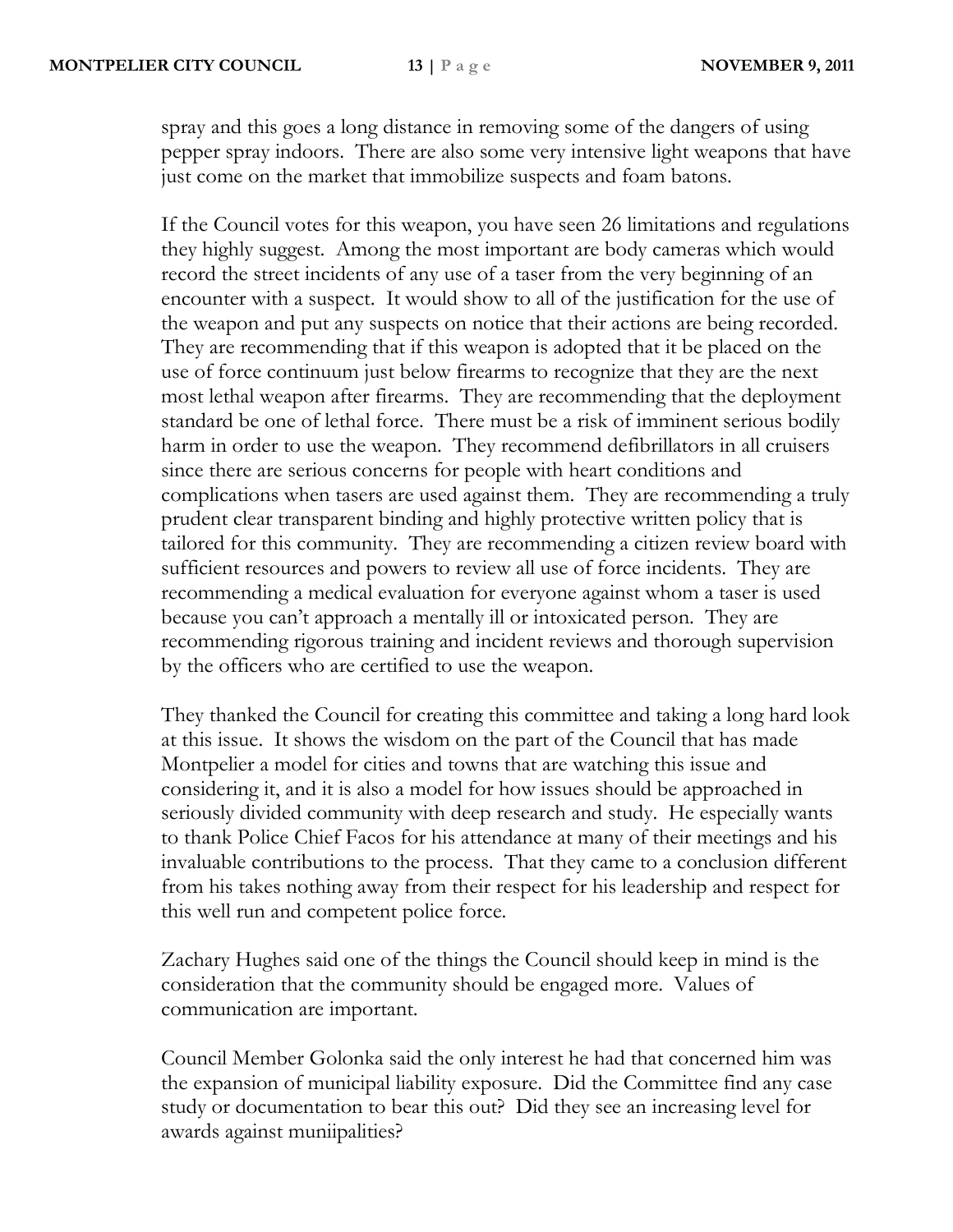Mr. Dworkin replied they didn't. They had a teleconference and other communications with the plaintiff's attorney who won the two biggest awards against Taser International. He said the result of those verdicts against Taser International and now the publication of their serious warnings about the device have largely taken them out of the picture as a co-defendant and cities are standing alone now. Lawsuits are now getting filed regarding tasers at the rate of about one a week around the country.

Council Member Timpone asked if there were any lawsuits in Vermont regarding tasers.

Mr. Dworkin replied there was the lawsuit from the Brattleboro protest and there was one in St. Albans. There was one out of Fairlee that the Attorney General settled where a man who was believed to be a burglar in his own home and was having a seizure was tased. That involved the State Police.

Council Member Jarvis commended the committee for all of the hours. She is curious about the recommendation for a police social worker position because she understands that Montpelier has a very nice relationship with Washington County Mental Health and there are emergency screeners available at all times.

Mr. Dworkin said that wasn't their first choice. He would prefer to see the officers themselves have this good of training in crisis intervention. The police social work staff position is used in some locations. Barre and Burlington have one.

Council Member Jarvis said she has a hard time analyzing the numbers without a comparison with other devices.

Mr. Dworkin said if this weapon is going to be used at all it has to be used at almost the highest level of the continuum and with a legal standing.

Council Member Timpone asked if he had heard from any of our police officers.

Mr. Dworkin replied Police Chief Facos wanted them to hear from the Burlington and South Burlington police chiefs and deputies but he didn't ask the committee to talk to his individual officers. He didn't want to put officers in that position.

Mr. Hughes said Police Chief Facos wanted his officers to be able to retire without serious injury. He talked about this very passionately.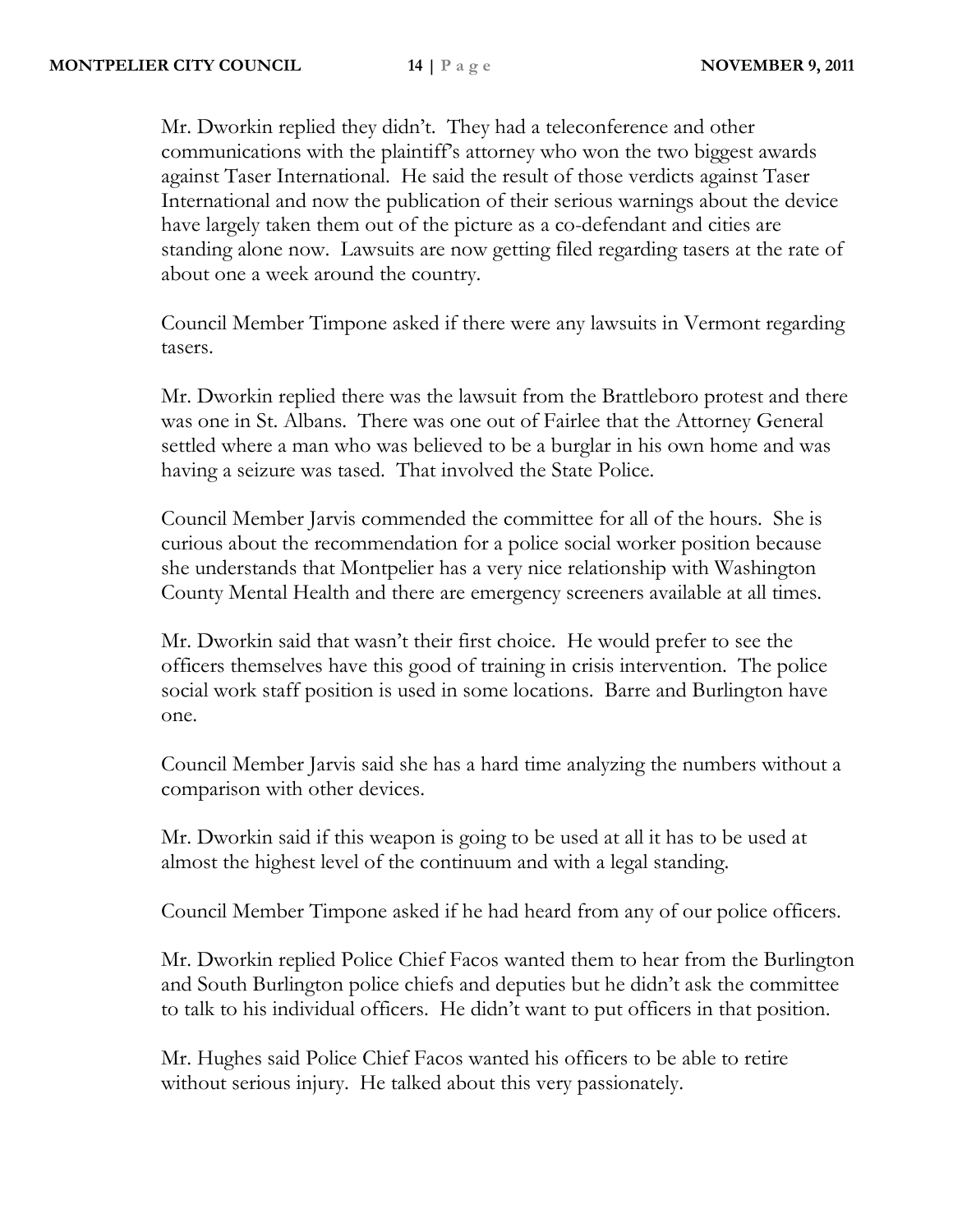Council Member Sherman said she found the report very interesting and the comparison between the dissenting minority report and the majority report was very interesting in that both reports recommend a very strong and clear policy about use. That seems to be the key. If there is a clear and definitive policy about the use, then some of the risks and disadvantages of the device would be eliminated but we need to see policies that municipalities have or a revision to the one that was brought to the Council six months ago.

Council Member Hooper said the guidelines for use they suggest are basically for when you would use a gun.

Mr. Hughes said they don't have the public support. In one of the reports it actually states equivocally that if the public isn't behind you then there is a problem with it. It can be overcome with community engagement. They took lots of testimony, he heard people on the street and he has a tenant in his building who believes it would save money not to have them. You want to address those folks because they are very negative. When he came in six months ago he was in full support of tasers.

Mr. Dworkin said law enforcement seems to be in two places on this issue. Some say these are great things because instead of reaching for a gun they will reach for a taser. Others say they never expect their officers to put their life in jeopardy and reach for an inferior weapon. Law enforcement itself is all over the place.

Council Member Hooper said he recalls that Police Chief Facos in his presentation said he was not in favor of the weapon if it had the same standards for deployment as firearms.

He told the committee he would put it at the same level as pepper spray.

City Manager Fraser said the committee said they looked at how tasers would fit with Montpelier. One of the recommendations was that the officers wear body cameras. He remembers a very full room here one evening when they were taking still photos during a demonstration and people being very arrogant about that. He wonders how officers wearing body cameras at all times will be viewed by the community in terms of their privacy.

Mr. Dworkin said it is there. This is a town where people know their rights. He can easily imagine that this surveillance will be a hard sell, but if tasers are introduced here the addition of body cameras is the only way to make the community feel safe about the presence of tasers.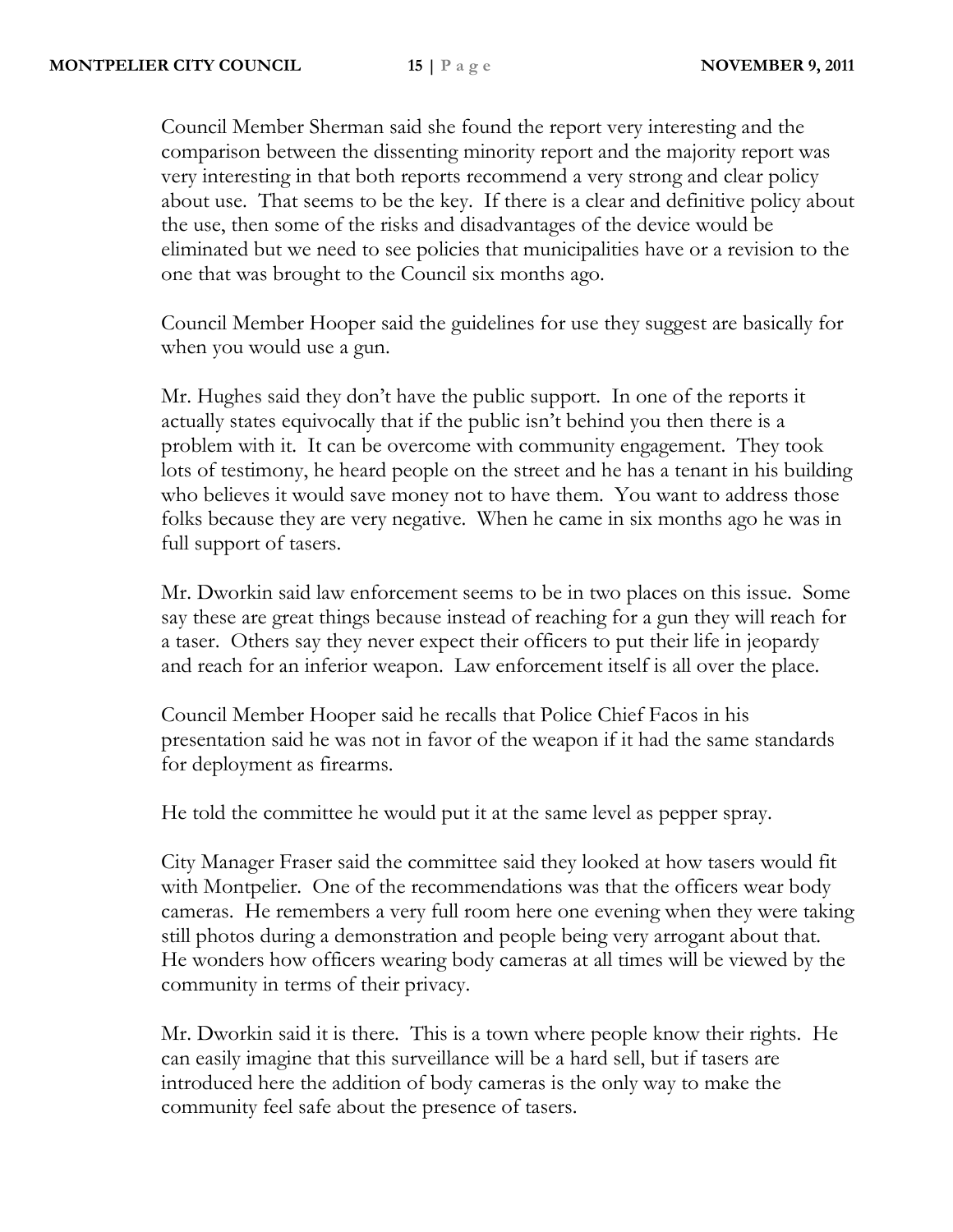Mayor Hooper said in their recommendation we should have a citizen review board. She was curious why not suggest that the City Council be the review board. Her personal view is they are the ultimate authority and have the ultimate responsibility.

Council Member Hooper said in almost every instance they are the legislative body and appoint other bodies.

Polly Ellerbee said maybe they need something independent if only to calm fears. She agrees they did not consider the Council would do this but they might conceivably want something totally independent of the city structure and it would add to the transparency.

Mayor Hooper thanked the committee for their report.

## 11-278. Department Reports

- a) As outlined in the City of Montpelier's FY '13 Budget Schedule (July 1, 2012 June 30, 2013), Reports from City Departments are scheduled to be heard this evening.
- b) Those departments presenting at this meeting will be Police, Fire and Public Works.
- c) Recommendation: Receive reports; possible direction to staff.

They won't hear from the police tonight since the Chief is out of town.

## **Public Works:**

Todd Law, Director of Public Works, reviewed information in the memorandum he had prepared about the Public Works operations.

Council Member Weiss asked Todd Law if he would comment on the feasibility of having any of these services going into the private sector.

Public Works Director Law replied it is something to think about.

Council Member Sherman said he mentioned the priority plan for clearing streets and sidewalks. It was functioning well but we lost it last winter but nature had an impact on that as well. She also asked him to give the Council an update on the progress of the pipeline from the wastewater plant to the river.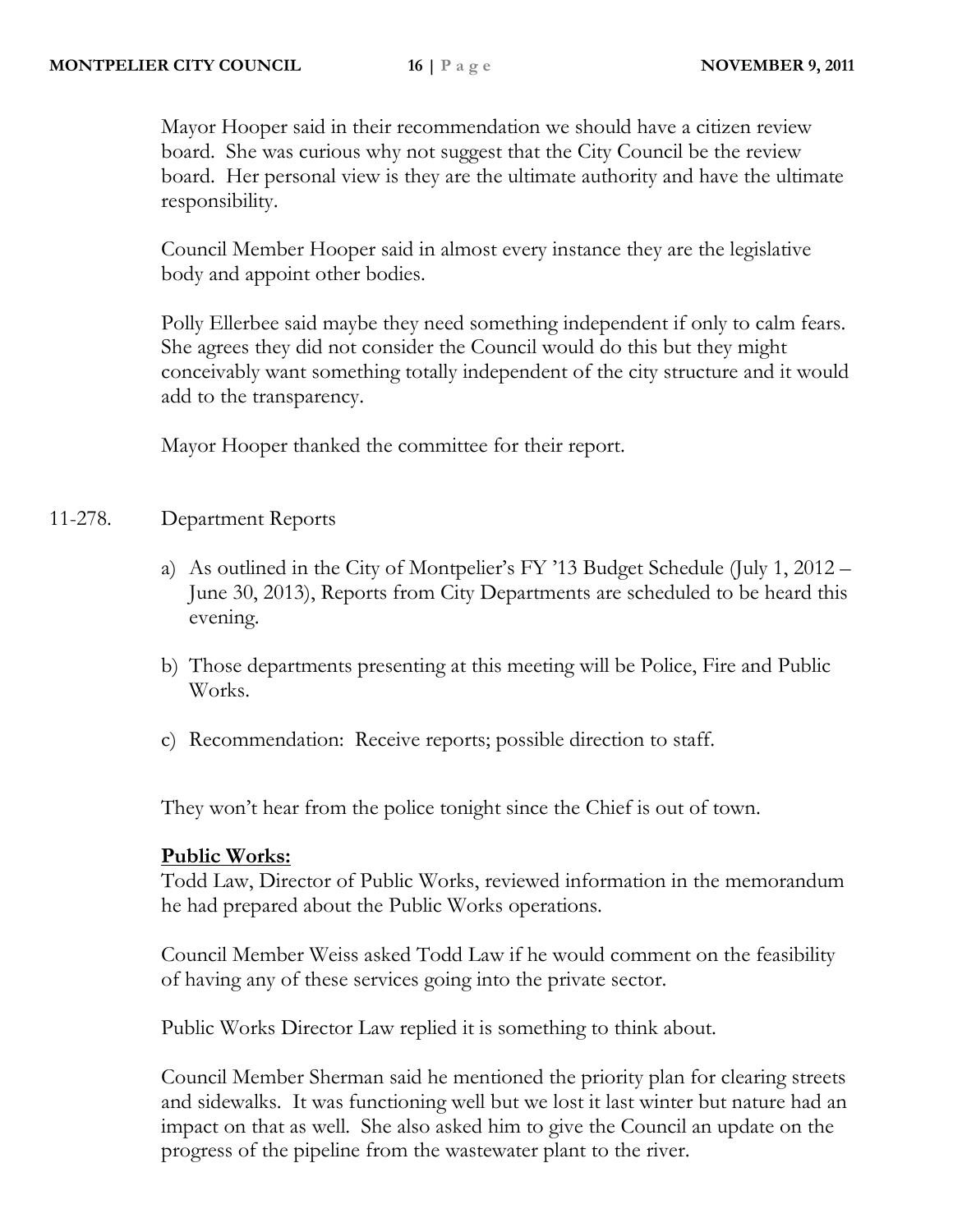Public Works Director Law said the project has started and they are out to bid. J. Hutchins out of Richmond is doing the project.

Council Member Sherman said the people who called her about the debris caught on the Barre Street Bridge haven't called lately.

Public Works Director Law replied there was a large amount that was removed. The issue is the river is still so high that it wasn't even feasible for that contractor to go down and take everything out. They had someone on a line go down and cut up those pieces of wood and chipped them.

Council Member Hooper asked if DEC has given guidance about where they are going on the phosphorous.

Public Works Director Law replied nothing definitive. DEC is really looking at EPA to tell them what the level for Lake Champlain will be. Right now we are removing 85 to 90 percent of our phosphorous. Commissioner Mears is pulling together all kinds of working groups from all over the state and they are meeting with everybody out there. A lot of the stakeholders are there and he is listening to everybody.

Mayor Hooper asked what does it cost to treat the water with fluoride.

Public Works Director Law said the last check was \$10,000 to \$15,000 for a year. The Vermont Health Department is paying for the tank replacement itself through their funding.

Mayor Hooper asked how does the acceptance of septage affect our COD. Does it push us up at all?

Public Works Director Law replied no. Typically what is coming in is almost inactive. It is something that has been in a septic tank for three years and the amount they take is minimal compared to the waste stream that comes in from the pipes.

## **Fire Department:**

Fire Chief Gowans said he has identified a number of areas he thought they needed to make some changes. They need a name that more reflects what they actually do. They have always been referred to as the Montpelier Fire and Ambulance Department, and they do much more than that. They will be changing their name to the "City of Montpelier Fire and Emergency Services"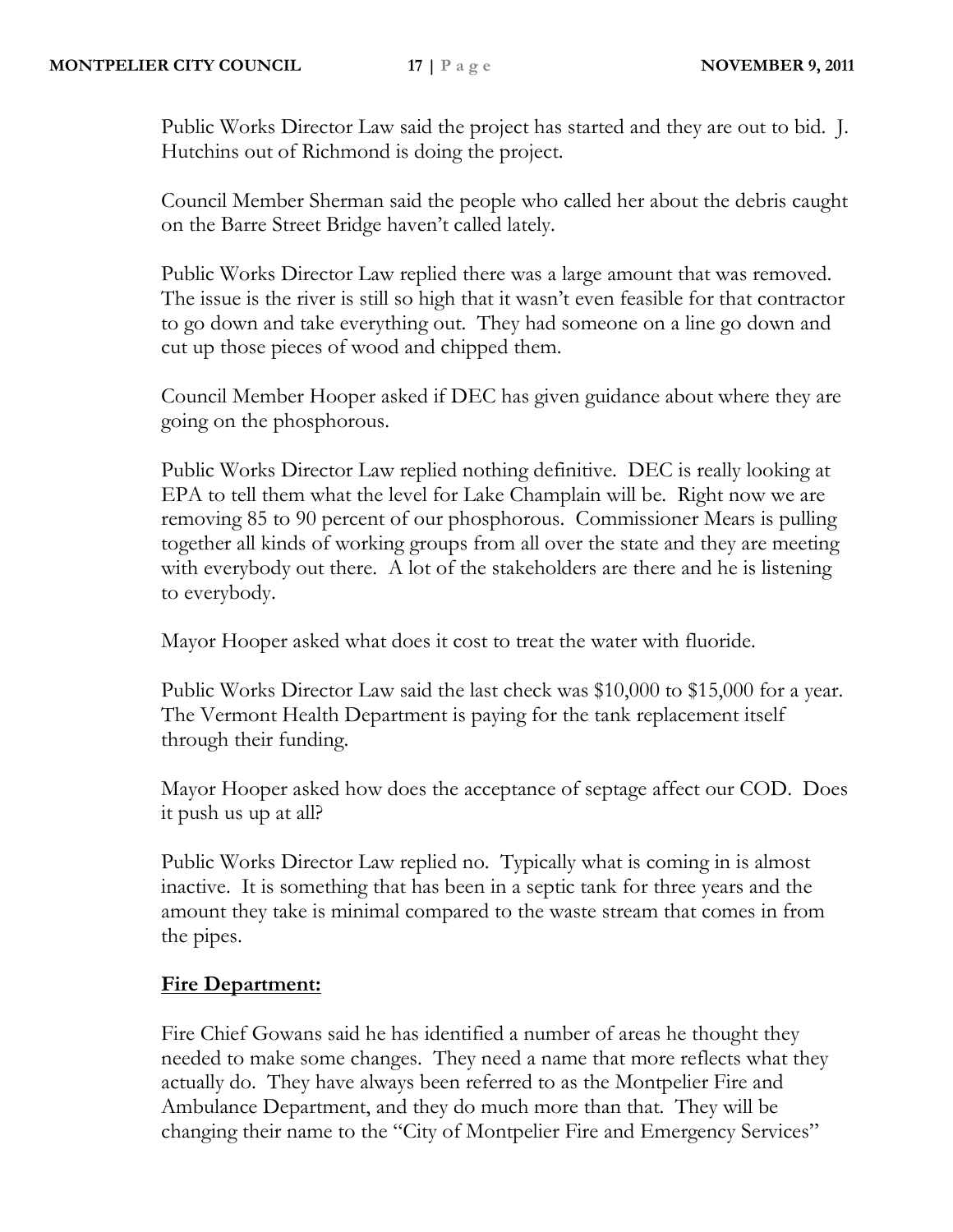which more broadly reflects what they do. They need to update their mission statement and they will be sharing that with the department tomorrow. It says: "The mission of the Montpelier Fire and Emergency Services Department is the preservation of life, health, property and the environment for its residents and businesses at a reasonable and acceptable cost. We value the faith and trust of the community and will continually work to deserve that confidence through our conduct and accomplishments. The Montpelier Fire and Emergency Services Department shall develop expertise through innovation and progressive thinking to address change effectively and efficiently while providing fire suppression, fire prevention, building inspections, hazardous materials response, natural disaster response, multi-environmental rescues, public safety awareness programs, medical and emergency care, transportation of the sick and injured and emergency medical public education. Commanded by the Fire Chief this department shall comprise of sufficient personnel and properly equipped to safely accomplish this mission. The Montpelier Fire and Emergency Services Department shall be augmented by a mutual aid assistance agreement with surrounding communities with a common goal of saving lives and protection of property. The Montpelier Fire and Emergency Services Department's members shall be physically, mentally and technologically prepared to meet the mission requirements and shall maintain this level of readiness through a standardized training program while continually encouraging themselves to improve personally and professionally."

Deputy Fire Chief James Quinn reviewed the Fire Department's day to day operations and some things they want to do in the future.

Deputy Chief Quinn said for the first time in 20 years both the Fire Chief and Deputy Chief are residents of Montpelier. They are now fully staffed with six lieutenants, 9 firefighters and 1 full-time EMT per the MATRIX recommendation. For the past five year they have somebody who reads to a child. They do safety presentations to the schools. There are two members of the department who have been certified in checking car seats. They are expanding their community CPR classes. Some of their members are going out to some of the nursing homes and doing a first aid class for their staff members. For the past couple of years there have been some significant changes in their training requirements so they are spending more time on a daily training on the EMS recertification.

Fire Chief Gowans reviewed their call responses. This year they have increased by 3% and have taken 1,863 calls.

Council Member Hooper asked if the fire calls were increasing or was it mostly the ambulance calls.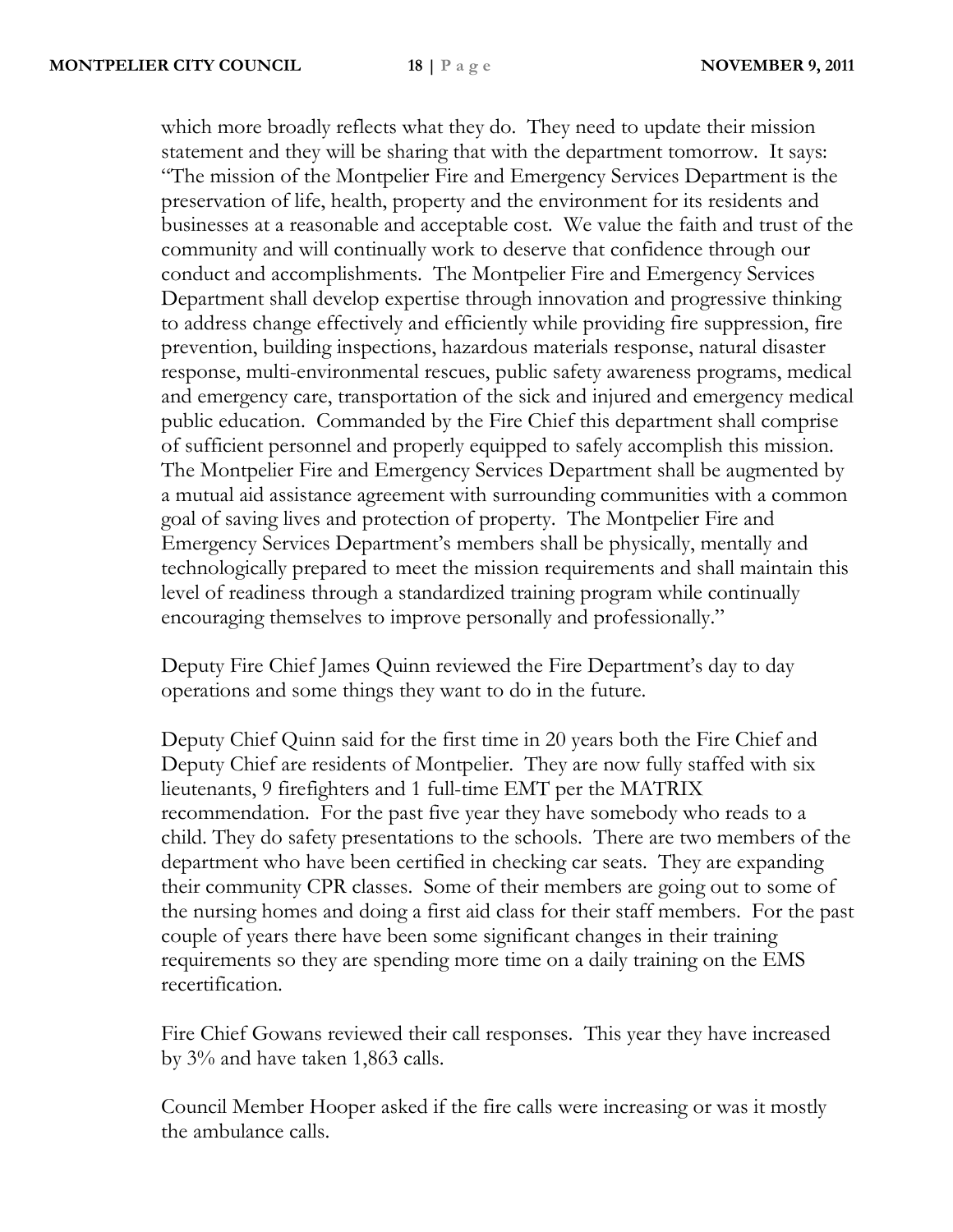Fire Chief Gowans replied it is a combination of both. They did reduce one lieutenant's position. Another area they are looking at is ways to increase the service life of their vehicles. Fire engines are 20-year maximum. The national standard and grants now are based on vehicles lasting 25 years.

They continually try to find call force members. They recently had 4 applicants to their call force. They lost one in the physical fitness process and two are struggling to get through the background check. The hiring process is very difficult.

Fire Chief Gowans said the Professional Fire Chiefs and Career Firefighters in Vermont are going to be proposing legislation this year that all firefighters, career or volunteer, will need to be certified at the Firefighter I level. That is a sixmonth class of 120 hours and to maintain it is 24 hours minimum per years.

Fire Chief Gowans reported they were able to get funding to purchase six defibrillators. Three will go in police cruisers; one in the Fire Chief's command vehicle; one at Montpelier High School; and one to Main Street Middle Schools. The ambulance and fire trucks also have them.

One of their concerns is the depth in their ambulance billing. Right now they have just their ambulance billing administrator and if she is out then it doesn't get done. They have a grant application in now for assistance with an engine.

Council Member Weiss asked Fire Chief Gowans about him transferring the responsibility for billing out of the Fire Department.

Chief Gowans said they are reviewing that now.

- 11-277. Regional Services Meeting Follow-Up
	- a) The governing bodies from Barre, Barre Town, Berlin and Montpelier met on Thursday, November 3rd, at the Central Vermont Chamber of Commerce Office.
	- b) Report #2 of the Public Safety Committee was presented. This Committee was formed to *"Create a public safety authority that provides the four communities of Barre, Barre Town, Berlin and Montpelier with an affordable, integrated, efficient system of public safety services (fire, police, ambulance, dispatch) that protects public welfare and provides rapid responses with highly qualified personnel when emergency situations arise."*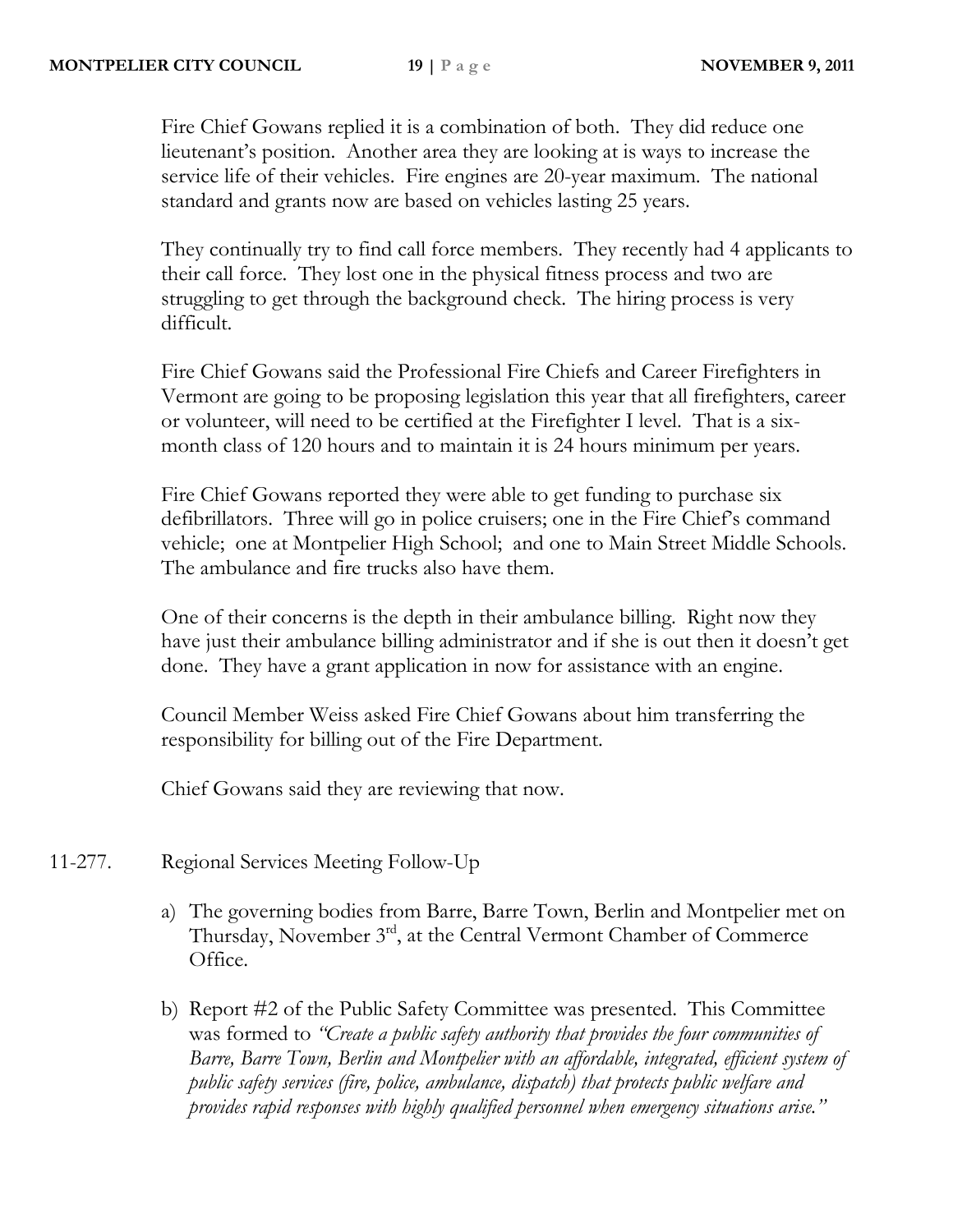- c) As outlined in the report, the next steps the Committee's looking at are:
	- 1) Member towns commit to a non-binding ballot item in their respective communities which solicits preliminary support for a combined public safety authority.
	- 2) Each community includes \$15,000 in their respective 2012-2013 budgets for further work of the committee.
	- 3) The committee would continue to refine the preliminary cost sharing formula, as well as the governance model for the authority.
	- 4) The committee would continue an educational and outreach role in each community leading to the town meeting vote.
	- 5) If successful, the committee will facilitate the hiring of a consultant to work with the committee on the next steps needed including potential charter changes, legal review, cost sharing models, asset and liability review, and governance and transition planning.
- d) Recommendation: Discussion; possible direction to staff.

Mayor Hooper commended Council Members Golonka and Weiss for their work on the committee.

Council Member Golonka said he thinks it will be worth \$15,000 to spend on inter-municipal cooperation and it is worth it to engage the level of interest from the community as well. Barre didn't seem as interested which surprised him because he thinks they would have more to gain.

Mayor Hooper reported that the Barre Town Select Board has discussed it and they are interested in whether or not we could reduce the commitment from \$15,000 to \$10,000. They also have a budget committee.

Council Member Jarvis said her assumption in the request for money to hire a consultant is the committee would be hiring someone to work with our various city departments to get information, criticism, questions and suggestions.

Council Member Hooper said when MATRIX was here Bill Fraser said he could do this. The Chiefs of Police and Fire Chiefs are busy people. We can't tell them to do the kind of work that someone coming in that does this type of work can do.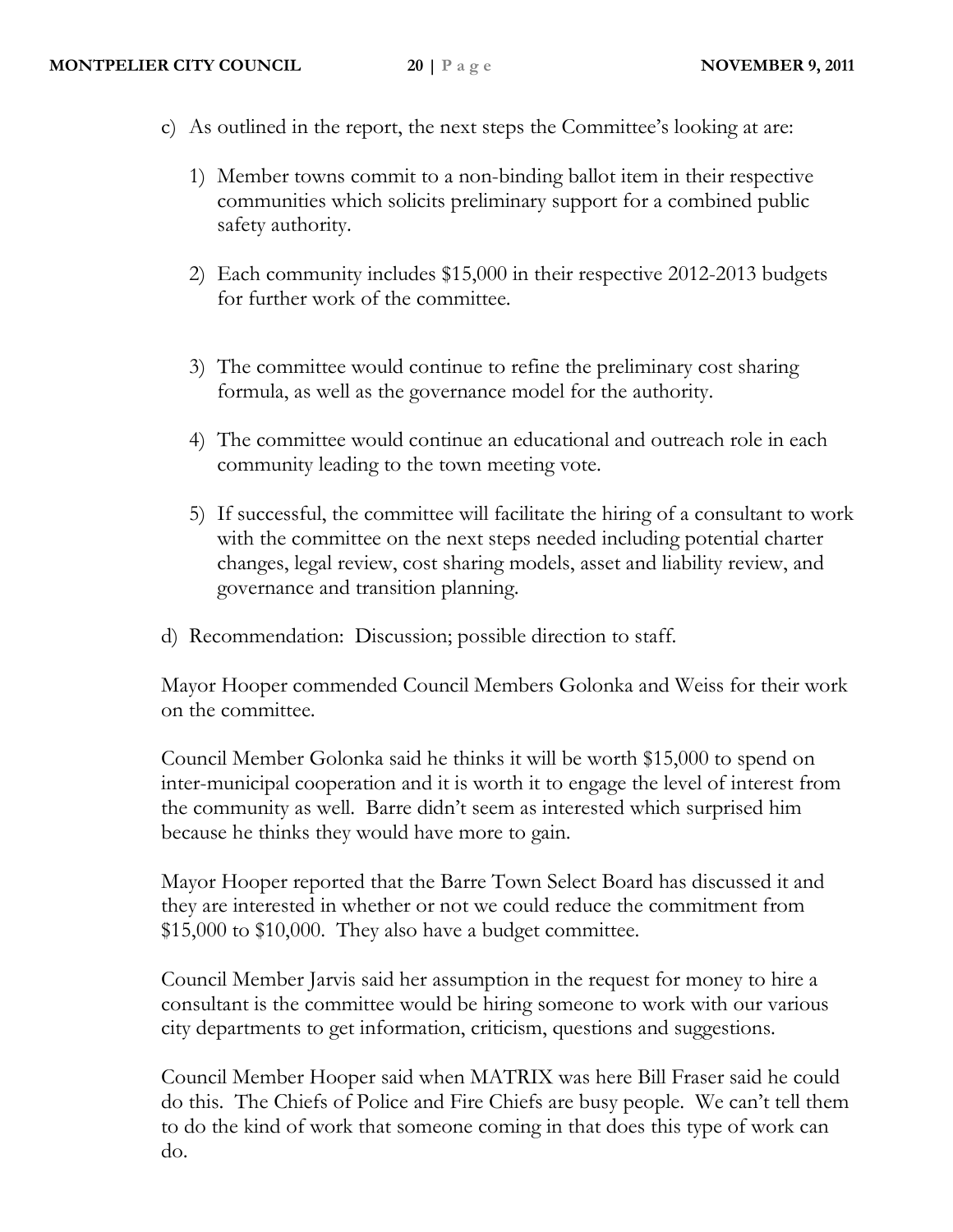Council Member Weiss said if they had \$60,000 the general envision is that about \$40,000 will go to professional services and \$10,000 for legal fees and \$10,000 for community education. Secondly, if this is approved that money would extend to the entire fiscal year of 2012 and halfway through the 2013 fiscal year because the intent is that in 2013 possibly in conjunction with the March meetings we would have the vote to establish the authority. Any professional group that is hired to do this work will have to follow the MATRIX system which involved people who gave their opinions, direction, and answered questions and responded to polls. He is happy to hear that MATRIX suggestions are being implemented and that will happen if this goes forward.

City Manager Fraser said they need to understand there are multiple levels. First, there is the whole public safety issue. Then, there is the question of what the organization is going to look like. As a city entity we could be losing 30 to 40 employees by reducing administrative expenses. Those are things that need to be talked through. Then you need to talk about how you are going to integrate training standards and performance standards. Then, there is the governance piece. Who is going to be the single administrator of this entity with division and department heads? Then, there is the public education piece. Are people ready to give up their control of their police and fire departments?

Council Member Golonka said it is a leap of faith that there could be more sufficient delivery of services. They aren't proposing anything tonight except some kind of commitment to hire a professional to come in and explore that.

Mayor Hooper said it was helpful to hear Alan say how the money would be spent. There are many questions around cost containment. Let's start small and build on it.

Council Member Weiss said he feels very strongly in terms of the feasibility of this project. There are reasonable steps. Will the communities put up some trust money so they can proceed? Will the communities consider the validity in March or May making a Barre Town to hold a straw vote to see what interest there is on the part of the public? If they write the RFP that helped us to decide whether or not an energy project is feasible, that would be good. It may well be that the recommendation of the professional group will be to take it one step at a time.

Mayor Hooper asked shall the community spend \$15,000 on a feasibility study to do an analysis of public safety issues.

Council Member Hooper moved they put \$15,000 in next year's budget to go forward with the project and commit to a ballot item on the March Meeting.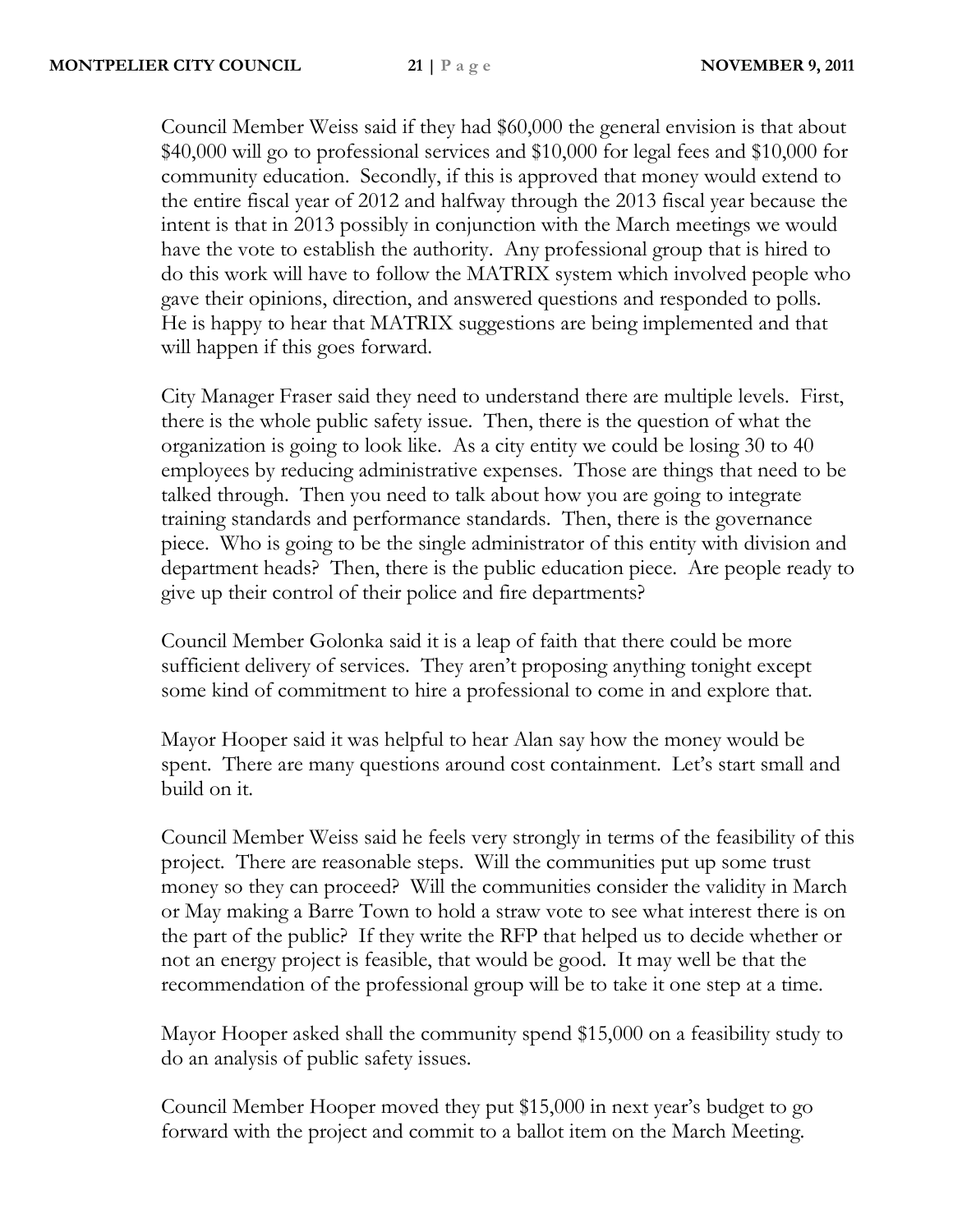Council Member Timpone seconded the motion. The vote was 5-0, with Council Member Sherman abstaining.

11-279. Reports by City Council

Council Member Weiss asked the City Manager to place an agenda item on the December  $7<sup>th</sup>$  or December 14<sup>th</sup> Council meeting for a final report with or without recommendations from the reapportionment committee.

Council Member Sherman reported that Saturday, November 19<sup>th</sup>, is Neighborhoods Day which is also the Winter Market. Every year she has been on the Council we have reviewed the City Manager and made decisions about his raise in the last months of February and she would like to do it differently this year. She would like to say good night to Garth Genge. Garth is resting comfortably and sleeps most of the time.

11-280. Mayor's Report

Mayor Hooper reminded Council Members of Veteran's Day Parade scheduled for Friday.

11-281. Report by the City Clerk-Treasurer

Clerk-Treasurer Charlotte Hoyt reminded folks that property taxes were due on Tuesday, November 15<sup>th</sup>. Payments needed to be in the office, postmarked or in the drop box by midnight on the due date.

11-282. Status Reports by the City Manager.

City Manager Fraser reported they continue working on issues regarding the Berlin water system. They are meeting with the public schools on district heat. They are meeting with their engineers tomorrow to talk about specific issues related to Union School and hopefully meeting with the state. They have also received an e-mail from citizens regarding a budget request. They asked the Council to provide direction about the budget process.